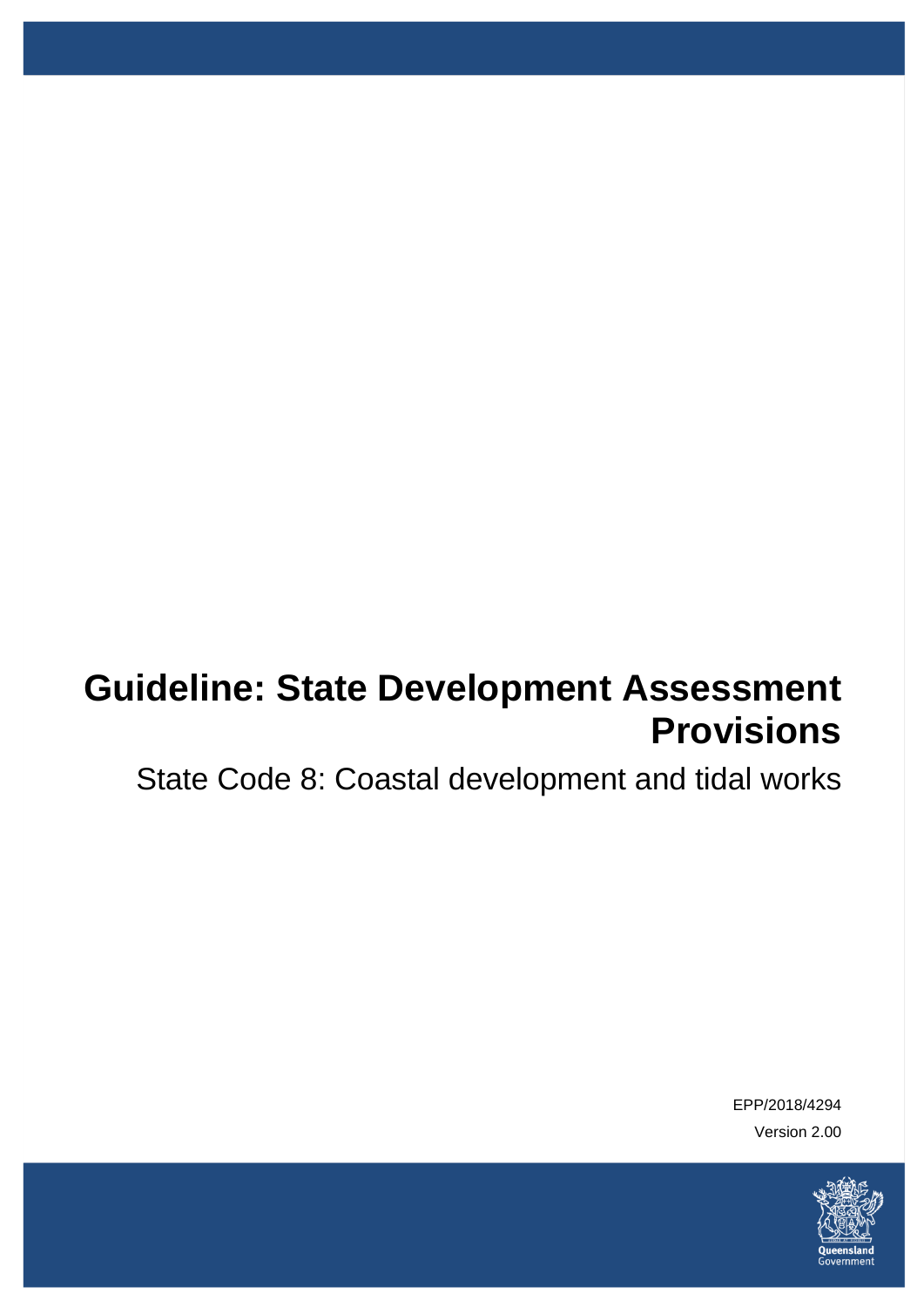Prepared by: Environmental Planning and Policy, Department of Environment and Science

#### © State of Queensland 2019.

The Queensland Government supports and encourages the dissemination and exchange of its information. The copyright in this publication is licensed under a Creative Commons Attribution 3.0 Australia (CC BY) licence.



Under this licence you are free, without having to seek our permission, to use this publication in accordance with the licence terms.

You must keep intact the copyright notice and attribute the State of Queensland as the source of the publication. For more information on this licence, visit<http://creativecommons.org/licenses/by/3.0/au/deed.en>

| Version | Effective date | Description of changes                                                                                                                                                                                  |
|---------|----------------|---------------------------------------------------------------------------------------------------------------------------------------------------------------------------------------------------------|
| 1.00    | 03/07/2018     |                                                                                                                                                                                                         |
| 2.00    | 01/03/2019     | Private marine development information is clarified. Departmental<br>names are update, Policy Register number and format added.<br>Description of Category C vegetation updated to reflect VMA changes. |

#### **Disclaimer**

While every care has been taken in preparing this publication, the State of Queensland accepts no responsibility for decisions or actions taken as a result of any data, information, statement or advice, expressed or implied, contained within. To the best of our knowledge the content was correct at the time of publishing.

Any references to legislation are not an interpretation of the law. They are to be used as a guide only. The information in this publication is generally and does not take into account individual circumstances or situations. Where appropriate, independent legal advice should be sought.

If you need to access this document in a language other than English, please call the Translating and Interpreting Service (TIS National) on 131 450 and ask them to telephone Library Services on +61 7 3170 5470.

This publication can be made available in an alternative format (e.g. large print or audiotape) on request for people with vision impairment; phone +61 7 3170 5470 or email <library@des.qld.gov.au>.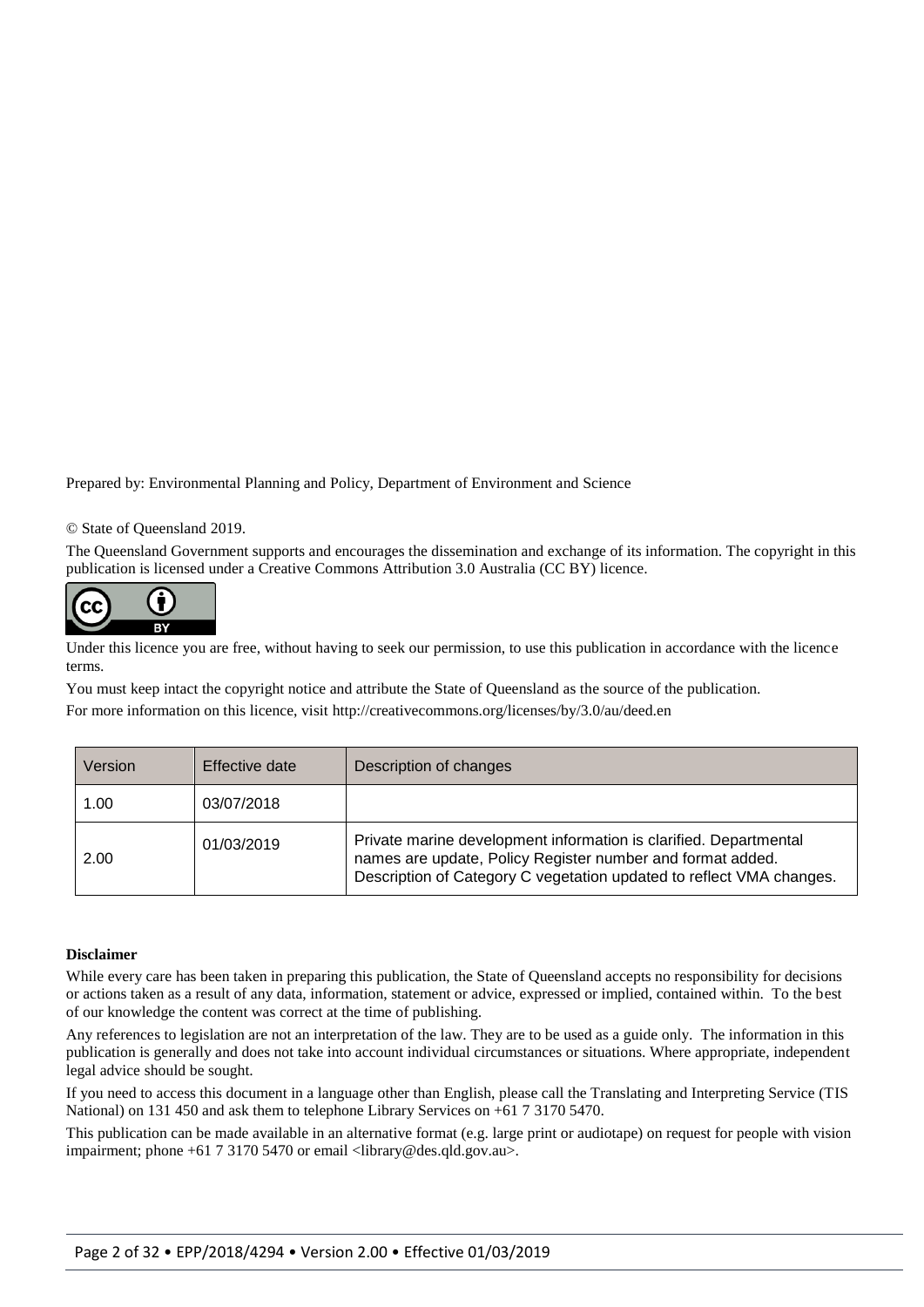# **Contents**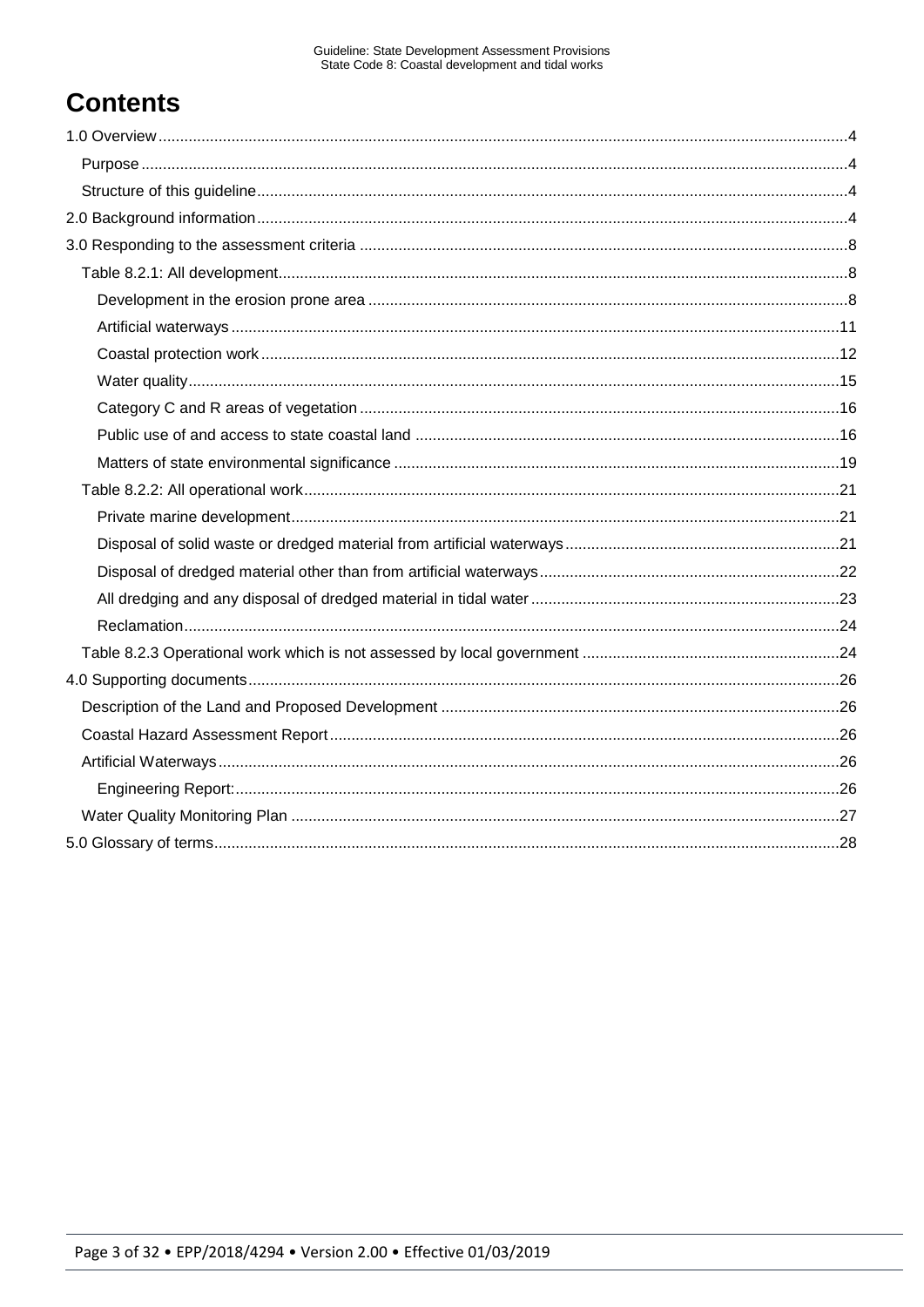# **1.0 Overview**

## **Purpose**

This guideline provides guidance to address **State Code 8: Coastal development and tidal works code** (the code) in the [State Development Assessment Provisions.](https://planning.dsdmip.qld.gov.au/planning/better-development/the-development-assessment-process/the-states-role/state-development-assessment-provisions) (https://planning.dsdmip.qld.gov.au/planning/betterdevelopment/the-development-assessment-process/the-states-role/state-development-assessment-provisions).

This document is not a statutory document. This guideline is advice only and applies to coastal development and tidal works assessable under the Planning Regulation 2017. Applicants must refer and respond to the code.

# **Structure of this guideline**

Section 2 provides background information and key concepts relevant for coastal processes and resources and coastal protection and management applicable to complying with the code.

Section 3 provides the context for and information on how to respond to particular performance outcomes (PO) and specific information requirements. It should be noted that for this section if the PO has no relevance to the proposed development a response of "Not Applicable" and a statement as to why it is not relevant is required.

Section 4 provides information regarding the content of supporting documents that may be required to assess a development application against the code.

Section 5 provides a glossary of terms used in this guideline.

# **2.0 Background information**

The following concepts are important in understanding the requirement of the code and relate to the State's interests in protecting the coastal environment and protecting people and property from coastal hazards.

#### **Coastal management district**

The coastal management district (CMD) is declared under the *Coastal Protection and Management Act 1995* (Coastal Act) as coastal areas that require protection or management, especially with respect to the area's vulnerability to erosion, value in maintaining or enhancing coastal resources, or for planning and development of the area. Generally lots projected to be permanently inundated by water or exposed to greater coastal erosion from sea level rise are included.

The coastal management district defines an area where the State assesses certain developments listed under the Planning Regulation 2017.

### **Coastal resources**

Coastal resources consist of the natural and cultural resources of the coastal zone and include physical features, processes, places or objects that have ecological, economic or social value. Coastal resources of Queensland include:

- beaches and dune systems:
- coastal processes especially the movement of sand along the coast and the natural fluctuations of the coast;
- rocky foreshores and headlands;
- habitat, plant and animal diversity;
- coastal waterways, wetlands and heathlands;
- coral reefs;
- cultural resources and sites; and
- quarry material such as sand or gravel.

Coastal resources have significant natural resource and ecosystem service values that support the State's economic and social prosperity (e.g. scenic amenity, recreation and tourism, cultural and social significance, food production, medicines and construction material). Expansion of urban and industrial development can create significant pressures on these resources.

#### **Coastal processes**

Coastal processes are the natural processes occurring on the coast and in tidal water including:

wind, waves, tides and currents which transfer energy to the coast and drive other processes;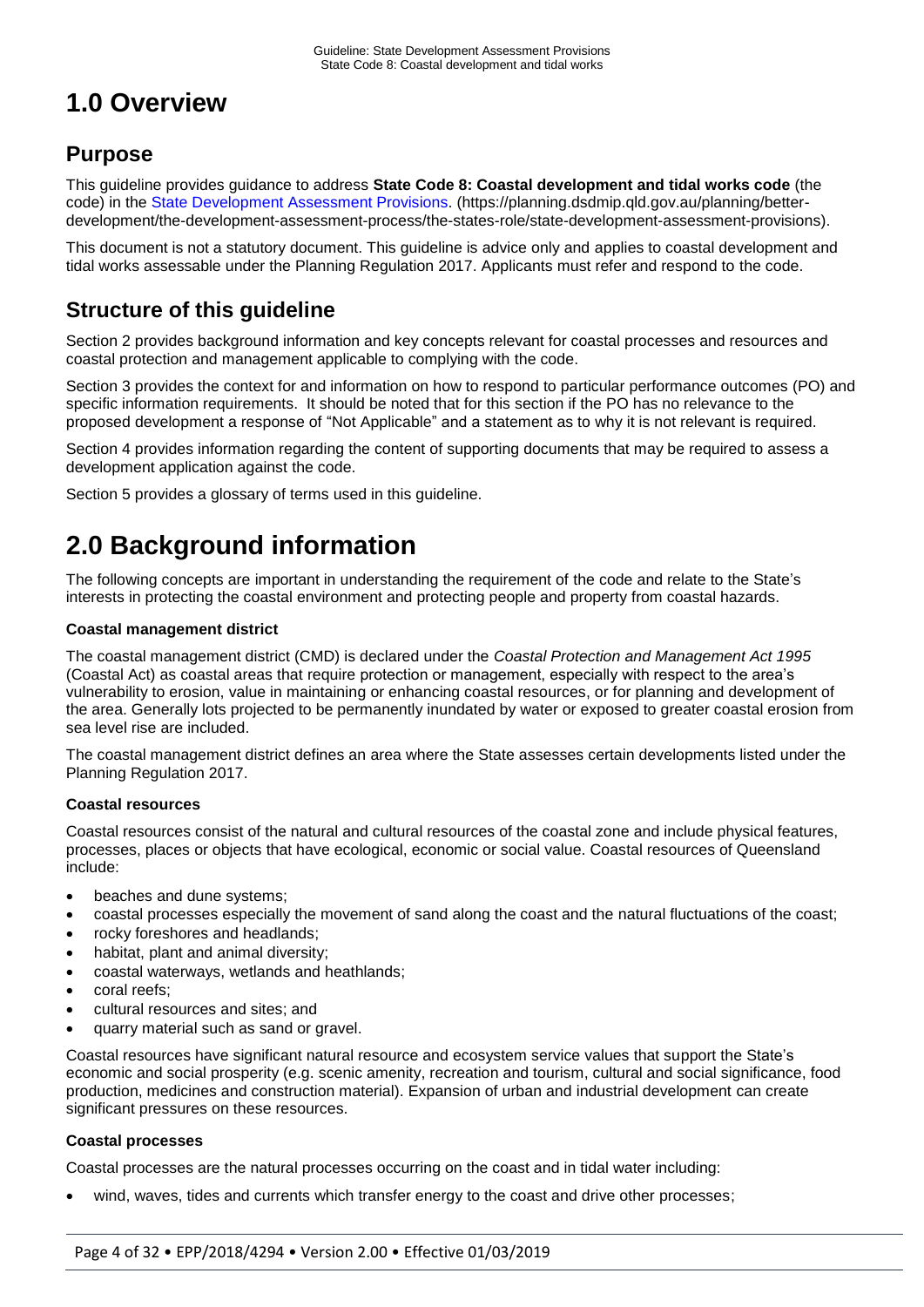- sediment transport to and along the coast;
- sediment accumulation or erosion onshore and offshore which builds or destroys landforms including foreshores, beaches, dunes, delta plains;
- the growth and spread of plants and succession of plant communities, especially where plants have a specific role in trapping sediment and building landforms (mangrove and dune colonizing grasses) and stabilizing sediments against erosion;
- water and nutrient movement, accumulation or loss which affects ecological or other processes including the growth and spread of plants and nutrient filtering; and
- changes in sea-level both temporary and permanent from weather events and climate change.

#### **Coastal compartment**

A coastal compartment is a section of the coast that is relatively uniform with respect to the landform type, sediment type and coastal processes including sediment transport and exposure to wave and wind conditions. Typically coastal compartments extend from a sediment source to a point where the sediment flow from the source is changed (e.g. a river mouth or headland) or along an uninterrupted coast, where changes in wind and wave exposure identifiably change the landform (beach ridges to shore parallel dunes to parabolic dunes).

Coastal compartments may be identified at the primary level (large section of coastline influenced major landforms and processes) secondary level (series of beaches between two significant coastal landforms) or tertiary level (a single beach).

#### **Active beach system**

An active beach system is the area where sand can move across and along the shore over a long time period under the influence of waves, tides and wind. It includes frontal dune systems, the beach and offshore sand deposits which periodically move onshore and offshore. An active beach system can include terminal sand deposits where sand is accumulating in the present day but is moved on only under rare circumstances (river flood tide deposits, large sand spits).

#### **Sediment transport processes**

Sediment transport is an important complex of coastal processes where sediments are moved down rivers to the coast and then along the coast by flood flows, wave action and tidal currents. In the long-term this process has built the extensive coastal plains (river deltas, beach ridges and dune-fields) where many settlements are located today. In the shorter term, sediments are transferred onshore and offshore in cyclical fluctuations associated with variations in waves and water levels during storms. This is observed as beach and dune erosion and dune rebuilding after storms.

The disruption of sediment transport processes such as halting sand flows due to constructing works or extracting material risks triggering erosion and loss in adjacent areas. The consequence of this can be:

- the loss of beaches for recreation;
- loss of dunes which protect communities from coastal hazards;
- direct erosion threats to development requiring costly protection or remediation works;
- economic loss through its effect on tourism; and
- degradation of coastal amenity which affects community enjoyment of the coast.

Accretion is the natural build-up of coastal landforms with sediment supplied by wave, tidal flow or wind processes, usually assisted by vegetation trapping the sediment. A typical example of accretion is dune build-up with sand blown up from the beach and sand spit growth.

Performance outcomes in the code are intended to ensure coastal processes are maintained to preserve beaches, which are highly valued recreational and aesthetic assets, and prevent new erosion threats which can be caused by removing sediment, or disrupting its transport along the coast and impact on existing development.

Natural coastal landforms, physical coastal processes and natural ecosystems and habitats are interdependent and provide essential ecosystem services. Coastal vegetation (e.g. dunes, freshwater estuarine and marine wetlands) stabilises sediment and processes nutrients which promotes healthy groundwater and surface water processes and water quality. Dunes have highly permeable soils functioning as aquifers, by holding groundwater in the intergranular voids between sand grains. Dunes regulate the hydrology of freshwater wetlands and perform an important role in water quality polishing and groundwater movement along the shoreline between freshwater wetlands, land and sea.

#### **Coastal landforms**

Coastal landforms are those areas built from sediments supplied to the coast and exposed to or shaped by coastal processes. The landforms built by coastal processes reflect the type of sediment supplied to the coast and the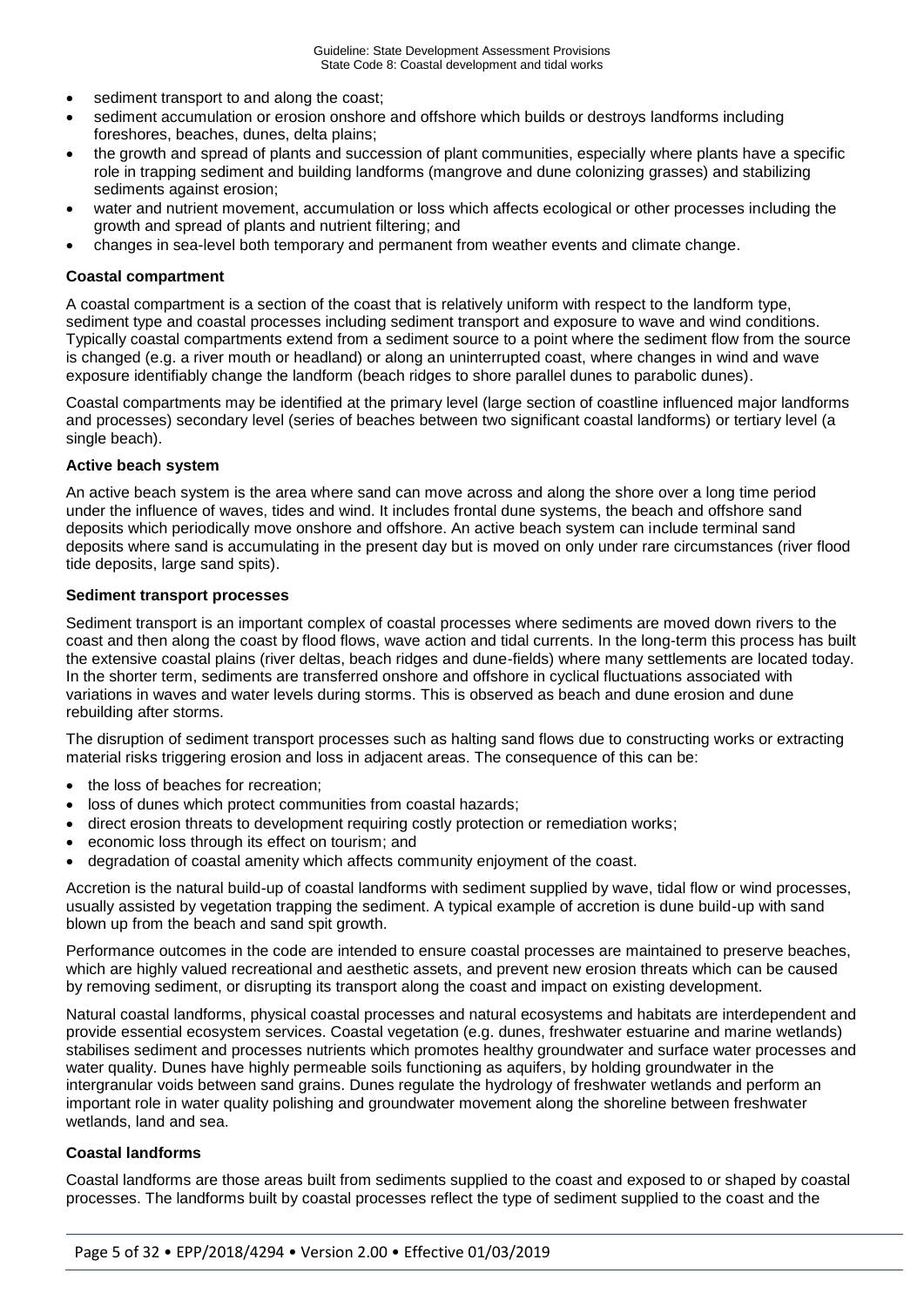wave and wind energy conditions at the locality. Coastal landforms include beaches, dunes, beach-ridges, river deltas, mangrove plains, headlands and land adjacent to tidal waterways and estuaries. Coastal landforms are often temporary as they are a store of sediment that may at some point in the future be eroded away and redeposited at another location.

Where long-term supply of sediment to the coast exceeds the capacity of waves and tides to move it away, landforms gradually build over time and the sediments are permanently isolated from modern day coastal processes. This can be clearly seen in the extensive dune fields and beach ridge plains and river delta plains on the Queensland coast. Most of these landforms are isolated from present day coastal processes but those parts near the coast and part of the active coastal processes system are mapped as the erosion prone area.

#### **The role of vegetation**

The role of coastal vegetation must be considered as an important ecological element in building and maintaining sediment-based coastal landforms. Dunes are built due to the ability of plants to continuously trap and bind windblown sand. Similarly, mangroves trap waterborne sediment and build extensive coastal plains. Therefore retention of native coastal vegetation is important for the recovery and rebuilding of dunes and other coastal landforms after erosion events and in preventing dune degradation from wind erosion.

Coastal vegetation and dune systems are significant environmental infrastructure as they provide the first line of storm protection and buffering, water filtering and habitat to support biodiversity.

#### **Coastal erosion**

Coastal erosion is a part of the natural fluctuations of the coast but it can become a permanent feature when triggered by development. Typical causes of permanent erosion include where:

- longshore transport out of a beach compartment is greater than the incoming longshore transport due to interruption of the sediment flow by works which block the sand flow (groynes, waterway entrance training);
- sand is removed from the active beach system by dredging, or 'locked up' behind seawall or other development;
- there is a landward loss of sediment by windborne transport where dune vegetation is damaged or removed; and
- the flow of water in a waterway is changed (increased volume or velocity) and the channels respond to the new conditions by channel widening (erosion).

Coastal erosion can have serious consequences for development and the community. The worst case is the complete loss of the development and the economic value it provides (such as tourism). What also must be considered is the consequences of protecting the development, with regards to both the direct cost of the works and the impact on the natural system such as the loss of the beach and its aesthetic, recreational and economic values.

Areas at highest risk from coastal erosion have been defined and declared as erosion prone areas under the *Coastal Protection and Management Act 1995*. Erosion prone areas are areas that are vulnerable to erosion or permanent inundation from tidal waters within a 100 year planning period.

Ideally areas within erosion prone areas should be retained in their natural state where they can act as a buffer between land uses and the coast to allow the natural fluctuations of the coast to occur, without the need for intervention to protect human life and property. In the past, development has occurred within areas vulnerable to erosion and in many cases this development amounts to substantial private and public investment. Protection works for the built environment in these areas can result in adverse impacts to coastal resources and their values. Such protection works need to be managed to minimise their impacts.

In areas under constant threat of erosion, a strategy of retreat from erosion prone areas is the preferred option. However, where an area has been developed to a scale and intensity that retreat is not achievable, property protection works may be needed to defend development and infrastructure from coastal processes. In such circumstances, any further building or infrastructure, including extensions to existing buildings or the location of services (including water, power and sewerage), should not extend any further seaward than the alignment of nearby buildings.

The erosion prone area is indicatively mapped by the State in the Development Assessment Mapping System (DAMS) which is located on the website of the Department of State Development, Manufacturing, Infrastructure and Planning (DSDMIP). The statutory erosion prone area is described by plans located at <https://www.qld.gov.au/environment/coasts-waterways/plans/hazards/erosion-prone-areas> Development applications that involved development near or in the erosion prone area may need to survey the statutory erosion prone area to determine its actual extent. See the [Coastal hazard technical guide](https://www.qld.gov.au/__data/assets/pdf_file/0025/67462/hazards-guideline.pdf) [https://www.qld.gov.au/\\_\\_data/assets/pdf\\_file/0025/67462/hazards-guideline.pdf](https://www.qld.gov.au/__data/assets/pdf_file/0025/67462/hazards-guideline.pdf) for information on mapping erosion prone areas.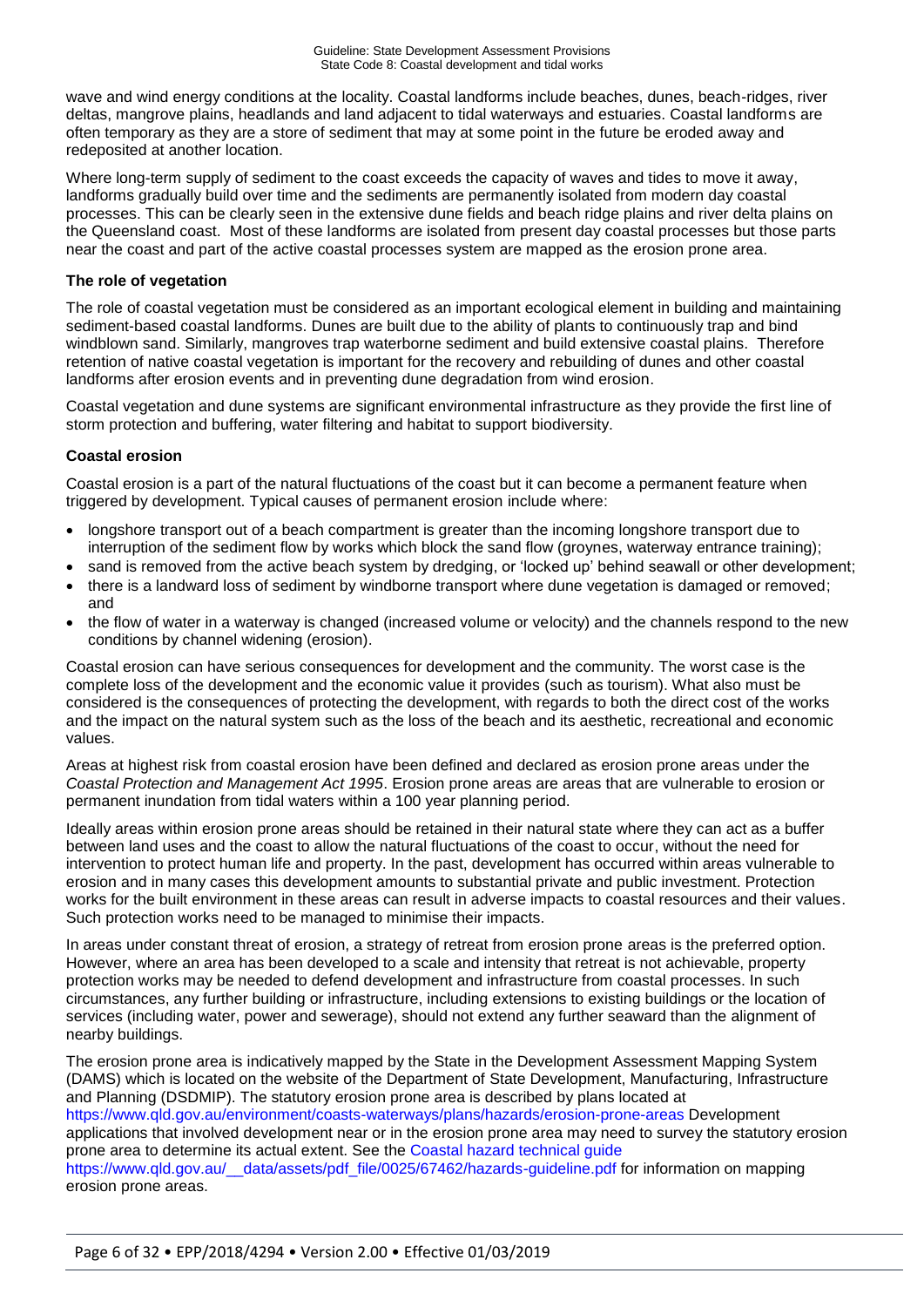#### **Shoreline erosion management plans**

The Department of Environment and Science's (DES) preferred method for managing shoreline erosion, including estuaries and tidal reaches of rivers, is preparing and implementing a Shoreline Erosion Management Plan (SEMP). A SEMP is used to investigate the causes and expected future impacts of erosion; analyse management options; and recommend a solution, with consideration to social, economic and environmental issues. A SEMP can also include information about related policy requirements that may impact how erosion is managed, for example fish habitat area policies regulated under the *Fisheries Act 1994*. Further information about how to prepare a SEMP is available from the Queensland Government website at [https://www.qld.gov.au/environment/coasts](https://www.qld.gov.au/environment/coasts-waterways/plans/coastal-management/about-coastal-management)[waterways/plans/coastal-management/about-coastal-management.](https://www.qld.gov.au/environment/coasts-waterways/plans/coastal-management/about-coastal-management)

SEMPs are commonly undertaken by local government either for council controlled land or on behalf of a community. But individuals or groups may also prepare a SEMP. SEMPs may form part of a broader strategic management or adaptation framework for a local government area or region which also considers land use, dune management, recreational opportunity and commercial activities.

#### **Beach nourishment**

Beach nourishment is the process of replacing sand on a beach lost through coastal erosion with new sand from outside the active beach system. Beach nourishment generally doesn't change the underlying cause of coastal erosion and as such is usually planned as a management strategy involving multiple campaigns. Beach nourishment can also be used in conjunction with other coastal defence strategies, such as restoring and vegetating coastal dunes, or to help offset erosion brought about by the changes in sediment transport due to modification of the foreshore by the construction of seawalls or groynes.

Beach nourishment can be required where there is a sand supply deficit to the coast, meaning more sand is moved out of the coastal compartment from longshore transport than enters the coastal compartment. The sand deficit often only becomes obvious after severe weather events when beaches erode during a storm and do not rebuild due to an inadequate supply of sediment being transported into the area. In most situations importing sand to repair the beach profile and maintain the existing dune structure is preferred over installing erosion control structures so as to retain the values of the coastline, particular beaches.

Sand used for beach nourishment should generally be sourced from an inactive terminal deposit within the same coastal compartment as the intended nourishment location, or from outside of the active beach system (i.e. offshore or onshore sand deposits). If sand is simply moved from one location to another within the active beach system, the coastal process can quickly move the sand back to the source to restore equilibrium, therefore creating no enduring benefit.

The sand used should also be of a similar size and type to the receiving environment because different sand characteristics can lead to the sediment responding differently to wave action, resulting in a different rate of erosion or beach slope compared to the existing beach system.

The final slope of the nourished beach should be stable and generally match adjacent beach sections. Sand that is incorrectly placed in the beach zone (unstable slope or uneven placement along the foreshore) can result in rapid erosion of the imported sand, making the nourishment efforts ineffective or adversely impact adjacent coasts.

#### **Tidal prism volume**

The tidal prism volume is the volume of water between the high tide mark and the low tide mark within a waterway or estuary. The tidal prism volume is generally the amount of water entering or leaving the waterway or estuary during a tidal cycle at spring tide.

Works that change the tidal prism volume, such as artificial tidal lakes, dry land marinas or canals, can increase the risk or severity of erosion along the banks of the estuary, and also result in degraded water quality due to the system's inability to adequately flush, resulting in pollutants from surface water runoff being maintained for longer periods within the system.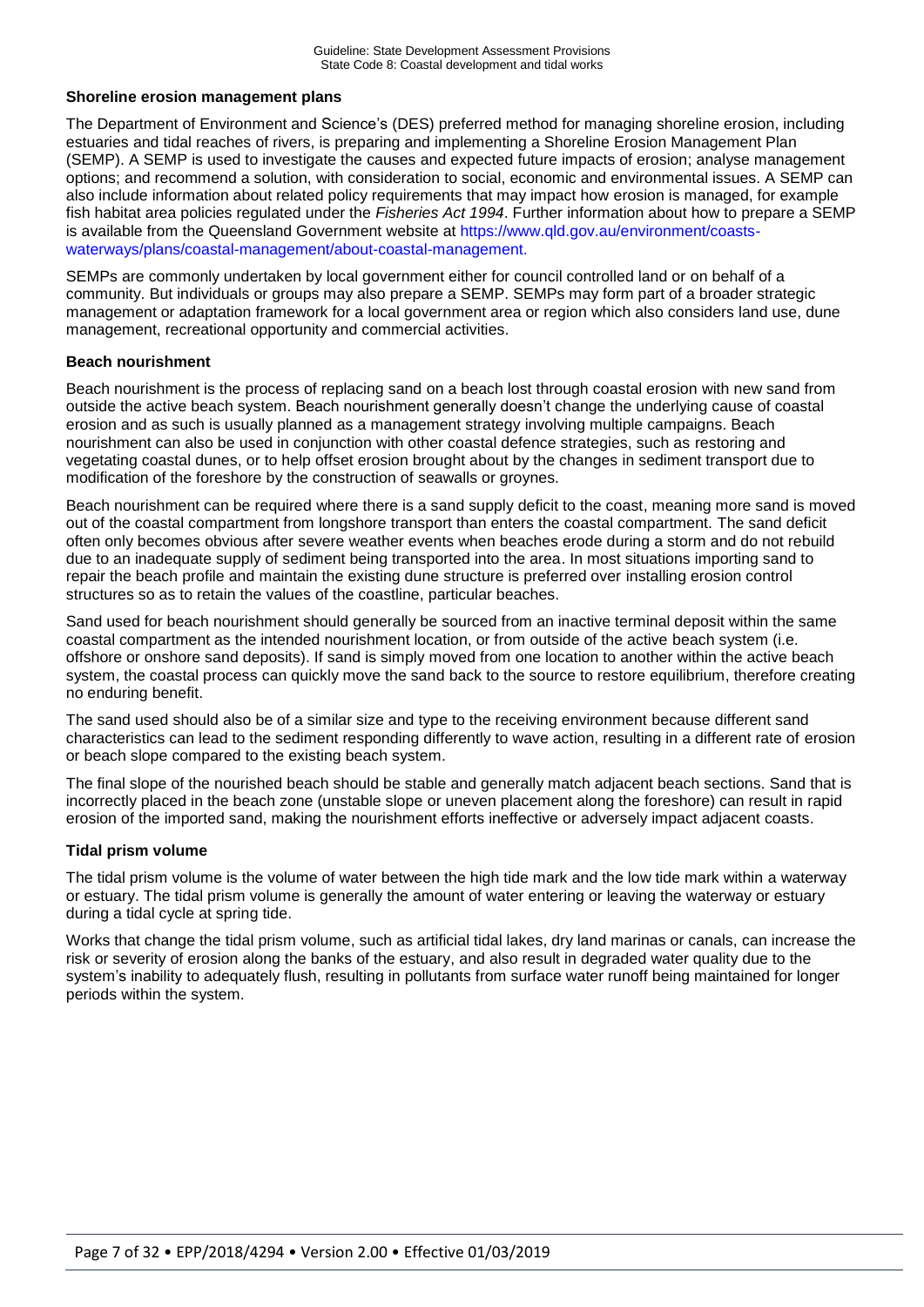# **3.0 Responding to the assessment criteria**

The following section provides contextual information and information requirements specific to each PO of the code. Table references, headings and POs (boxed text) align with those in the code.

## **Table 8.2.1: All development**

## **Development in the erosion prone area**

**PO1** Development does not occur in the **erosion prone area** unless the development:

- 1) is one of the following types of development:
	- a) **coastal-dependent development**; or
	- b) **temporary, readily relocatable or able to be abandoned**; or
	- c) **essential community infrastructure**;
	- d) **redevelopment** of an existing permanent building or structure that cannot be relocated or abandoned; and
- **2) cannot feasibly be located elsewhere.**

#### **Context**

Erosion prone areas are areas along the coast and tidal waterways identified by the State and considered at risk from coastal erosion or permanent inundation by the sea. Development is generally not supported within the erosion prone area in the coastal management district, to ensure that this area is retained in its natural state to allow coastal processes to naturally occur and to avoid increasing the risk to people and infrastructure. However certain development types must be located in an erosion prone area where they require access to tidal water or they are essential for community purposes.

#### **Development considerations**

Applications relevant to this PO should demonstrate:

For PO1(1) that the development is of a type listed in PO1(1)(a)-(d); and

For PO1(2):

- 1. why the development must be located within the erosion prone area; or
- 2. if it is not essential to be located in the erosion prone area why it cannot be located outside of the erosion prone area or on a more landward part of the lot.

For PO1(1)(d), redevelopment is intended to allow for minor extensions or replacing buildings that have been damaged or destroyed. Applications for redevelopment will have to demonstrate that it is to extend or replace permanent built structures of value. Examples of redevelopment under this PO include:

- replacing a structure with a structure that is substantially the same; or
- adding less than 50m<sup>2</sup> of the existing building footprint to a structure; or
- adding another storey to a single storey building.

Applications that propose to substantially change the size, monetary value or intensity of use are not redevelopment for the purposes of this PO.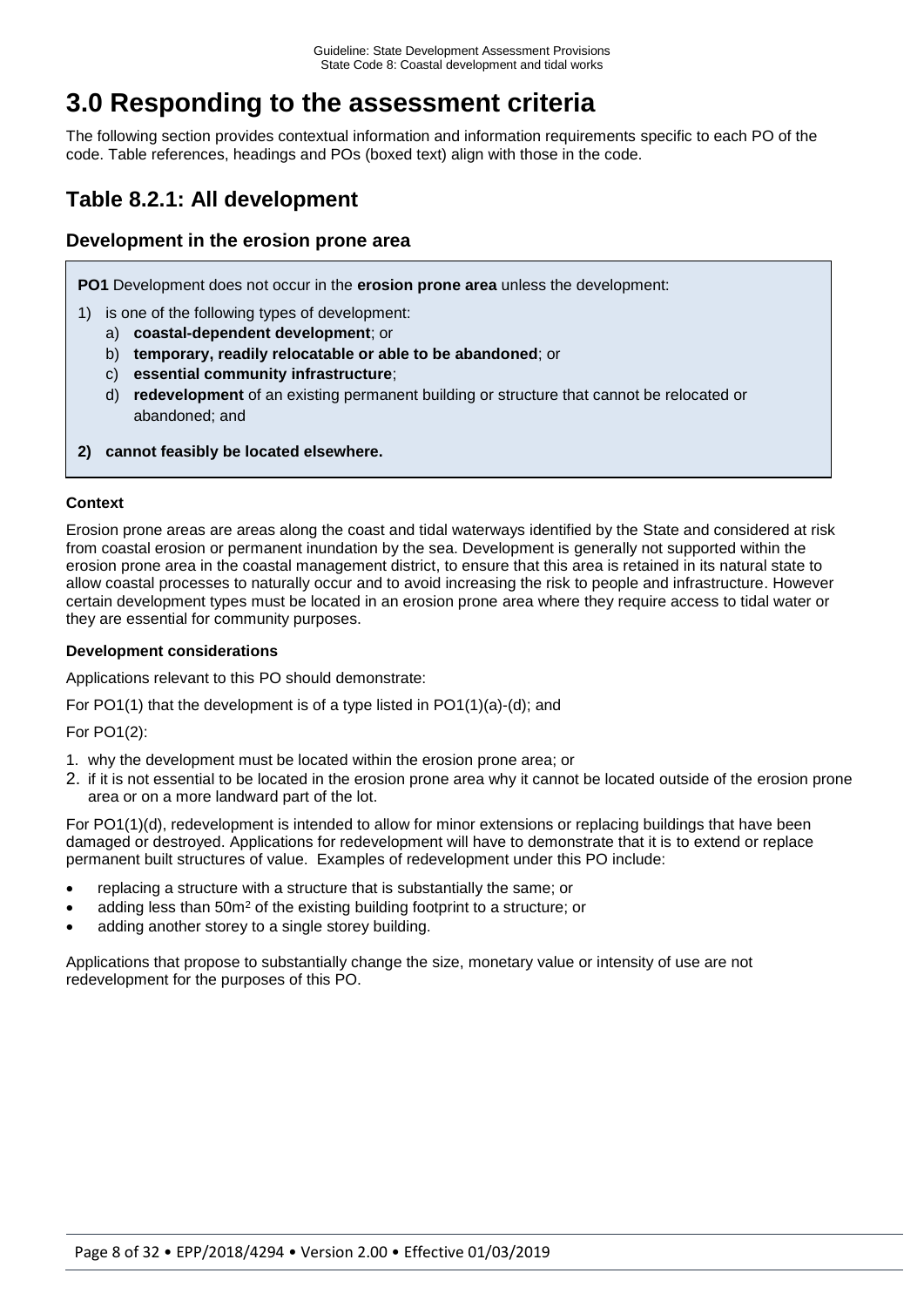#### **PO2** Development other than **coastal protection work**:

#### 1. avoids impacting on **coastal processes**; and

2. ensures that the protective function of landforms and vegetation is maintained.

*Note: In considering reconfiguring a lot applications, the state may require land in the erosion prone area to be surrendered to the State for coastal management purposes under the Coastal Protection and Management Act 1995.*

*Where the planning chief executive receives a copy of a land surrender requirement or proposed land surrender notice under the Coastal Protection and Management Act 1995, this must be considered in assessing the application.*

#### **Context**

The long-term stability of beaches, dunes and other coastal landforms depend on maintaining coastal processes including the movement of sediment along the coast and the cyclical storage and release of sediment in dunes, spits and other landforms. Vegetation plays a crucial role in trapping sediment and building landforms.

The disruption of sediment transport processes such as halting sand flows due to constructing works or dredging sand, risks triggering erosion at adjacent sites. This leads to loss of recreational beaches and coastal amenity, erosion threats to development requiring costly protection works, remediation works and economic loss through its effect on tourism.

Human-induced changes to dune systems and degradation of dune vegetation can reduce the protection provided to inland development from coastal hazards, cause wind erosion problems, and trigger erosion in adjacent areas.

One way to avoid impacting on coastal processes and maintain the protective function of landforms and vegetation is by returning the erosion prone area to the State and placing it in a tenure that preserves these values in perpetuity. The State will accept the surrender of freehold land back to the State and its dedication as a Reserve for beach protection and coastal management, where it considers this will benefit coastal management and the land can be appropriately managed.

The *Coastal Protection and Management Act 1995* provides two ways to surrender land to the State as part of the development application for reconfiguring a lot:

- the voluntary surrender of land (s115A); or
- the State imposing a land surrender requirement on the lot proposed to be reconfigured during the development assessment process. This compels the land owner to surrender the land in an erosion prone area to the State (s110).

For more information on Land surrender under the *Coastal Protection and Management Act 1995* refer to the Department of Environment and Science guideline: [Land surrender for coastal management](https://environment.des.qld.gov.au/coastal/development/pdf/gl-cd-land-surrender.pdf) (https://environment.des.qld.gov.au/coastal/development/pdf/gl-cd-land-surrender.pdf).

#### **Development considerations**

Applications relevant to this PO should demonstrate that the proposed development:

For PO2(1):

- 1. has identified coastal processes operating at the site and indicated how these will be maintained (e.g. locating development as far landward as possible, and fencing sensitive dune areas); and
- 2. avoids intensifying the use of the premises by not expanding seaward of built structures in the erosion prone area within a coastal management district.

#### For PO2(2):

- 1. maintains native vegetation on coastal landforms where its removal or damage may:
	- a. destabilise the area and increase the potential for erosion; or
	- b. interrupt natural sediment trapping processes or dunes, beach or land building processes; or
	- c. encourage weed invasion or the displacement of native coastal vegetation; or
	- d. expose inland vegetation to the damaging effects of marine conditions including salt spray and wind damage; and
- 2. maintains sediment volumes of dunes or near-shore coastal landforms. Where a reduction in sediment volumes cannot be avoided, increased risks to development from coastal erosion are mitigated by location or design; and
- 3. does not reduce dune crest heights, for example by levelling; and
- 4. rehabilitates degraded areas and prevents new damage to vegetation by pedestrian control or similar works.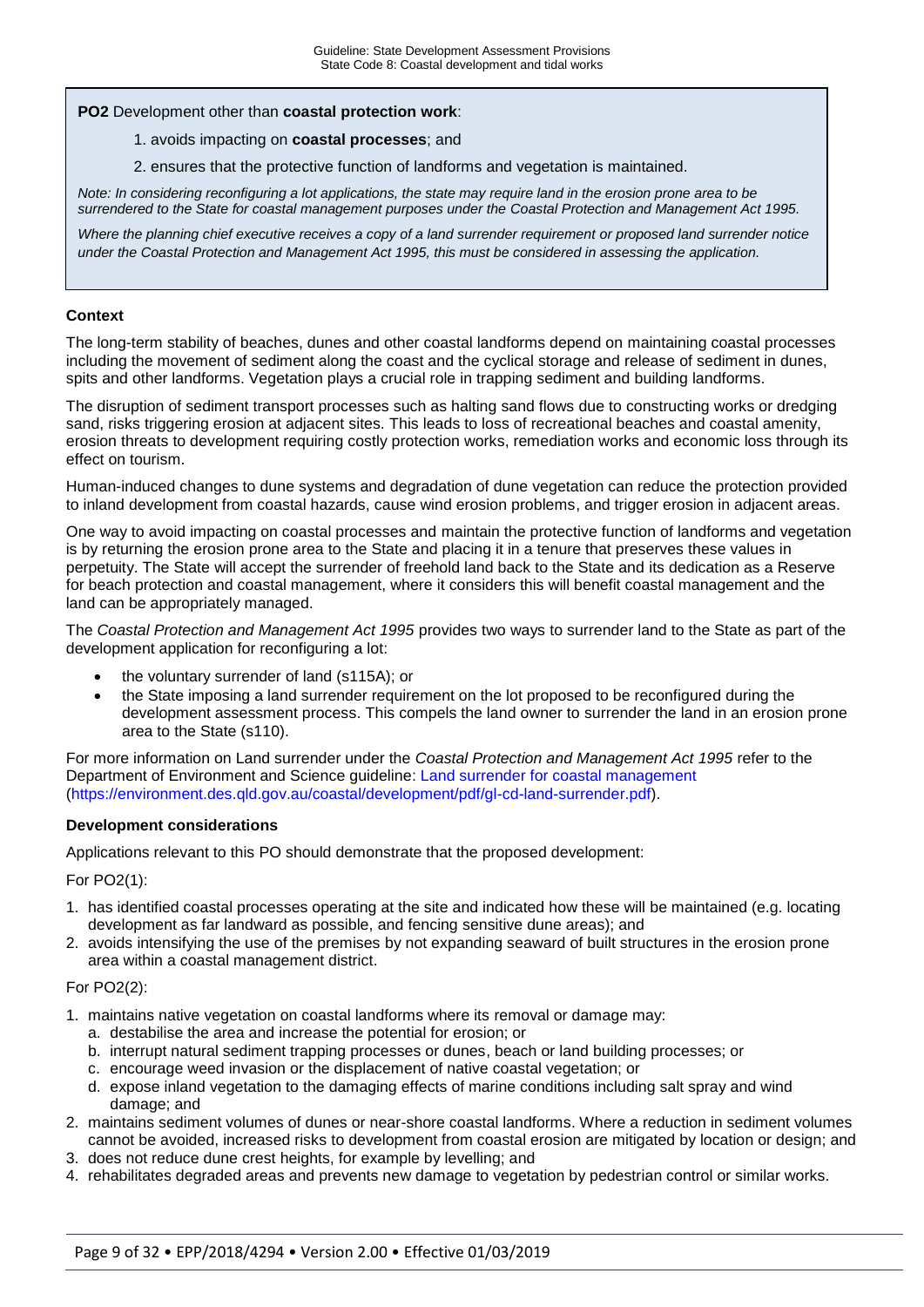**PO3** Development is located, designed and constructed to minimise the impacts from **coastal erosion** by:

- 1. locating the development as far landward as practicable; or
- 2. where it is demonstrated that 1 is not feasible, mitigate or otherwise accommodate the risks posed by **coastal erosion**.

#### **Context**

Erosion prone areas should be managed to provide and maintain an undeveloped buffer between permanent development and the foreshore to allow natural fluctuations of the coast to occur with minimal interruption or impact on development.

Inappropriately located and designed structures, facilities and activities within the erosion prone area can adversely impact on coastal processes and result in increased erosion, loss of amenity, on-going public costs and risks to personal and public safety and infrastructure both at the site and in adjacent areas.

#### **Development considerations**

Applications relevant to this PO should demonstrate that the proposed development, in order of priority:

#### For PO3(1):

- 1. is located outside of the erosion prone area; or
- 2. is located as far landward as practicable; or
- 3. is located landward of the alignment of nearby permanent development; or
- 4. has an adequate setback on the parcel for the construction of coastal protection work in the future.

For PO3(2):

- 1. is designed to withstand the impacts of coastal erosion without requiring the installation of coastal protection works either now or in the future; or
- 2. includes erosion control works as close as practical to the development; or
- 3. is consistent with an endorsed Shoreline Erosion Management Plan for the area, or planning scheme provisions for location and construction of erosion control works.

**PO4** Development does not significantly increase the risk or impacts to people and property from **coastal erosion**.

#### **Context**

Applications should ensure development avoids increasing the exposure of people and property to coastal erosion, or where this is to occur, the risk is assessed and the development includes measures to ensure the risk is removed or not increased.

An increase in the exposure of the community to the risk results from any of the following in an erosion prone area:

- an increase to the number of premises or dwelling houses on the development site, or an increase in the number of habitable rooms on site; or
- an increase to the number of persons working on site; or
- an increase to the value of assets (monetary or market) on the development site other than redevelopment.

#### **Development considerations**

Applications relevant to this PO should demonstrate that the proposed development:

- 1. is located outside of the erosion prone area or where this is not possible the risk of erosion is mitigated through design, maintenance or the installation of coastal protection structures; or
- 2. does not result in an intensification of use in the erosion prone area (such as creating additional lots or a material change of use), or where the intensification is unavoidable, the threat of coastal hazards is mitigated through location, design of the building or through installing or maintaining on site erosion control structures.

**PO5** Development other than **coastal protection work** avoids directly or indirectly increasing the severity of **coastal erosion** either on or off the site.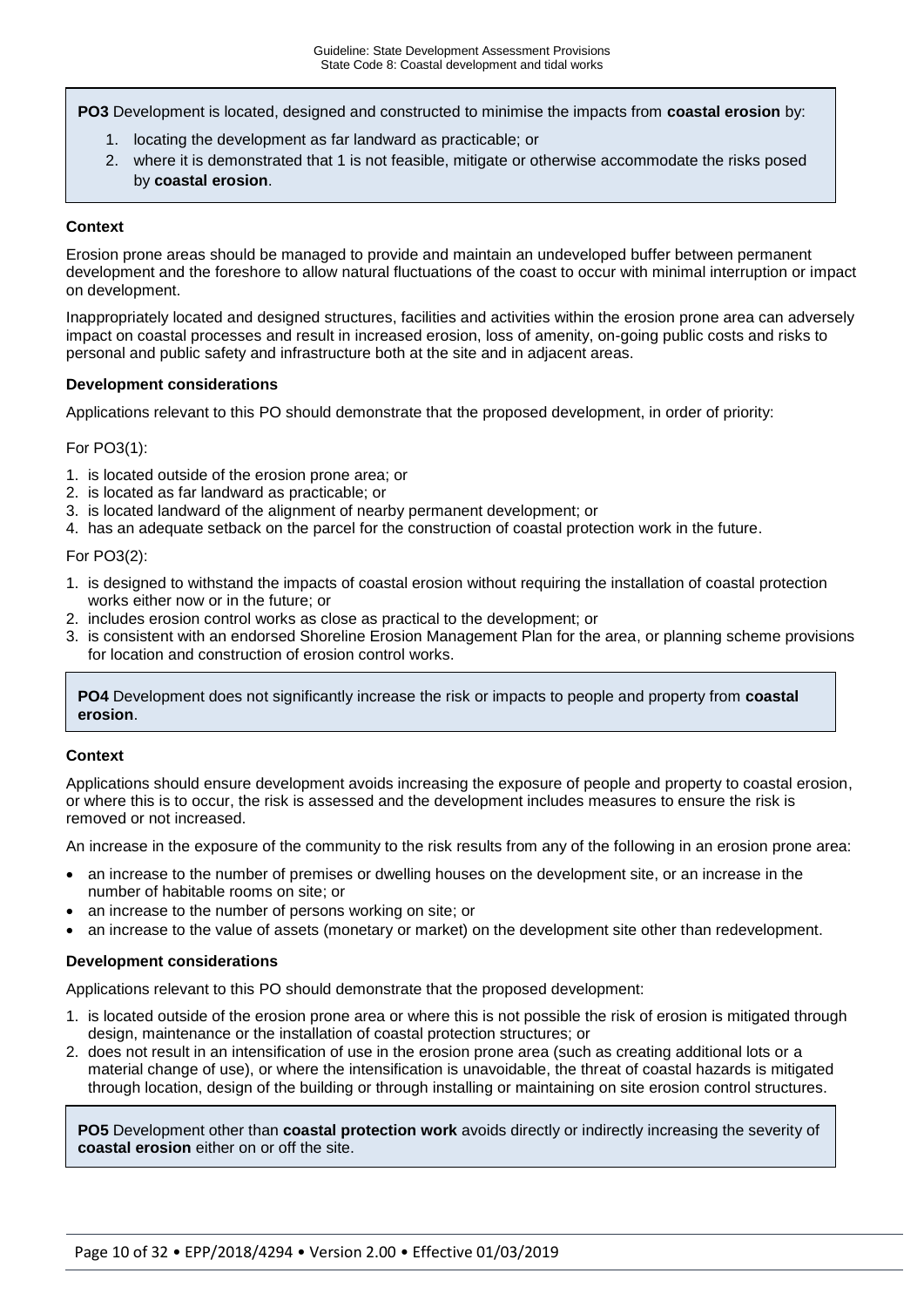#### **Context**

Beach compartments and coastal/tidal landforms will remain stable in the long term (without net erosion or buildup) where the sediment volume in the active beach system is not reduced and there is a balance between the sediment entering and leaving the coastal compartment. However, where there is a disruption in the rates of longshore transport, usually by the blocking of the sediment supply to or from an area, or sediments that would normally be part of coastal processes are removed or isolated, coastal erosion can occur.

Actions on an individual parcel of land which disrupt coastal processes, such as river entrance training which blocks sand transport or development on dunes, which lock up sand that would naturally erode to rebuild beaches can affect adjacent properties in the locality.

Therefore development needs to consider adverse impacts in the whole coastal compartment to ensure development is designed and managed to prevent or minimise the severity of new erosion within the system.

Erosion can also be increased in tidal rivers and waterways by development that increase the tidal prism of the waterway (artificial tidal canals and lakes, dry land marinas) and therefore increases tidal flow volume and velocity. Waterways can respond to this by channel-widening which causes bank erosion on downstream properties.

#### **Development considerations**

Applications relevant to this PO should demonstrate for the proposed development:

- 1. how coastal processes in the locality will be affected by the development; and
- 2. the likely impacts on adjacent areas including accelerated erosion (localised scour, temporary coastal realignment, long term chronic erosion); and
- 3. measures that will compensate for a reduced sand volume in an area (e.g. adding sand to the beach system), or a disruption in sand transport along the coast (e.g. by using a system where sand bypasses the development) to ensure the system maintains its sediment balance; and
- 4. how the development maintains tidal prism volume for the waterway.

**PO6** In areas where a **coastal building line** is present, building work is located landward of the **coastal building line** unless **coastal protection work** has been constructed to protect the development.

#### **Context**

Coastal building lines are declared in those areas that are already developed for urban purposes and are highly vulnerable to coastal erosion. The intent of the coastal building line is to:

- provide a common alignment for building work;
- set back development from the coastline which reduces the erosion risk to people and property;
- provide space on the lot seaward of the development for construction of future erosion control structures wholly on the lot and not on State land.

Generally, no building work, including houses, sheds or swimming pools, would be permitted seaward of a coastal building line. Only works for the protection of existing buildings from sea erosion, such as seawalls, would be permitted seaward of a coastal building line.

#### **Development considerations**

Applications relevant to this PO should demonstrate that the proposed development is located landward of the coastal building line; or

- 1. justify why the proposed development cannot be located landward of the coastal building line; and
- 2. demonstrate how development seaward of the coastal building line is protected from coastal erosion both now and in the future.

### **Artificial waterways**

**PO7** Development of **artificial waterways**, canals and **dry-land marinas** minimises impacts on **coastal resources** by:

- 1. maintaining the **tidal prism volume** of the natural waterway to which it is connected;
- 2. demonstrating a whole-of-life strategy for the disposal of **dredged material.**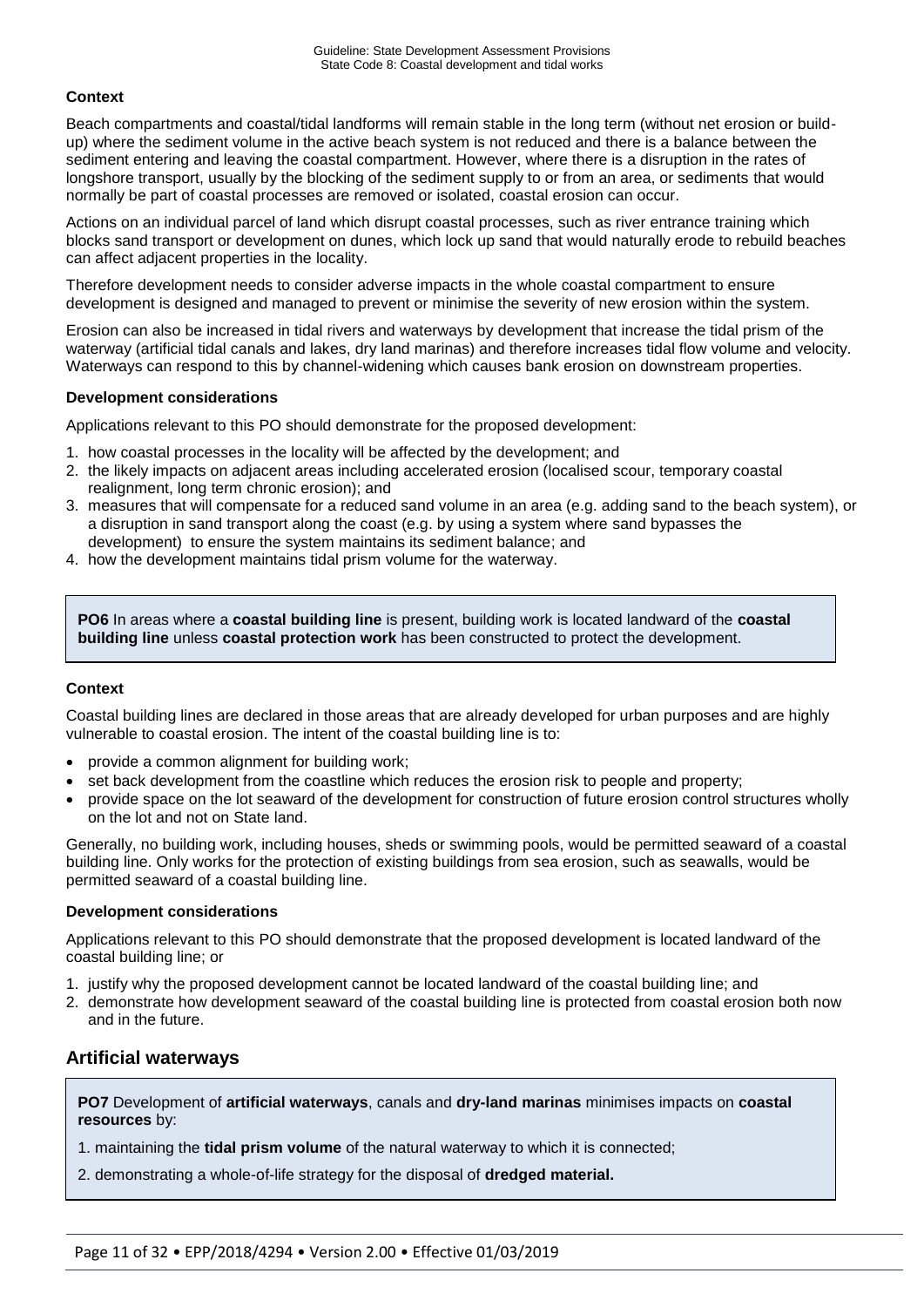#### **Context**

The construction of canals, dry-land marinas and artificial waterways can have significant and permanent adverse environmental impacts which must be managed to protect coastal resources.

There are two key impacts:

1. Increasing tidal prism volumes of the natural waterway to which the development attaches.

This can increase the volume of tidal water flowing in the natural waterway. This can then trigger bank erosion downstream as channels widen to accommodate the increased flow affecting other property owners and coastal resources. Approaches for addressing this issue include limiting the exchange of water between the artificial waterway and the adjoining natural waterway or balancing filling and excavation to ensure minimal net change in tidal prism volume.

2. New capital and maintenance dredging requirement and the need to dispose of this dredged material.

Artificial waterways generally require on-going dredging for the life of the project to ensure vessel accessibility. Maintenance dredging can result in a significant amount of material that requires disposal. Therefore storage, treatment, and disposal of dredged material for the life of the project needs to be considered as part of the development application to ensure it can be adequately dealt with and will not adversely impact on the marine environment. Disposal of dredged material to tidal water is generally not supported except where it is for a beneficial reuse.

#### **Development considerations**

Applications relevant to this PO should demonstrate that the proposed development:

For PO7(1):

- 1. does not alter the tidal prism volume of the natural waterway it is connected to, either in normal or under flood conditions; and
- 2. does not result in increased water flows or water level changes that cause erosion impacts either on or off the site; and
- 3. ensures that the flood storage of the catchment is not decreased through the construction of the artificial waterway or associated land uses.

For PO7(2):

1. ensures that all capital and maintenance dredging required for the construction of and continued use of the artificial waterway is determined, and a whole of life strategy, including the storage, rehandling, treatment and disposal of the dredged material to land, is provided.

#### **Supporting references**

Guideline: [Development involving an artificial waterway](https://environment.des.qld.gov.au/coastal/development/pdf/gl-development-artificial-waterway-em2036.pdf) (https://environment.des.qld.gov.au/coastal/development/pdf/gl-development-artificial-waterway-em2036.pdf)

Guideline: [Dredging and allocation of quarry material](https://environment.des.qld.gov.au/assets/documents/regulation/cpm-gl-dredging.pdf) (https://environment.des.qld.gov.au/assets/documents/regulation/cpm-gl-dredging.pdf)

### **Coastal protection work**

**PO8** Works for **beach nourishment** minimise adverse impacts on **coastal processes** and avoid any increase in the severity of erosion on adjacent land by:

1. sourcing sand from an area that does not adversely impact on the active beach system;

2. ensuring imported sand is compatible with natural beach sediments and **coastal processes** of the receiving beach.

#### **Context**

Beach nourishment is a solution to shoreline erosion that seeks to maintain existing coastal processes and natural landforms by importing sand to an area to balance the sand lost from an eroding coast. This is preferred to using erosion control structures such as sea walls or groynes which can cause the permanent loss of the beach, transfer erosion, to adjacent areas and affect beach amenity.

Sand for beach nourishment needs to come from an inactive terminal deposit (spits and river deltas) or from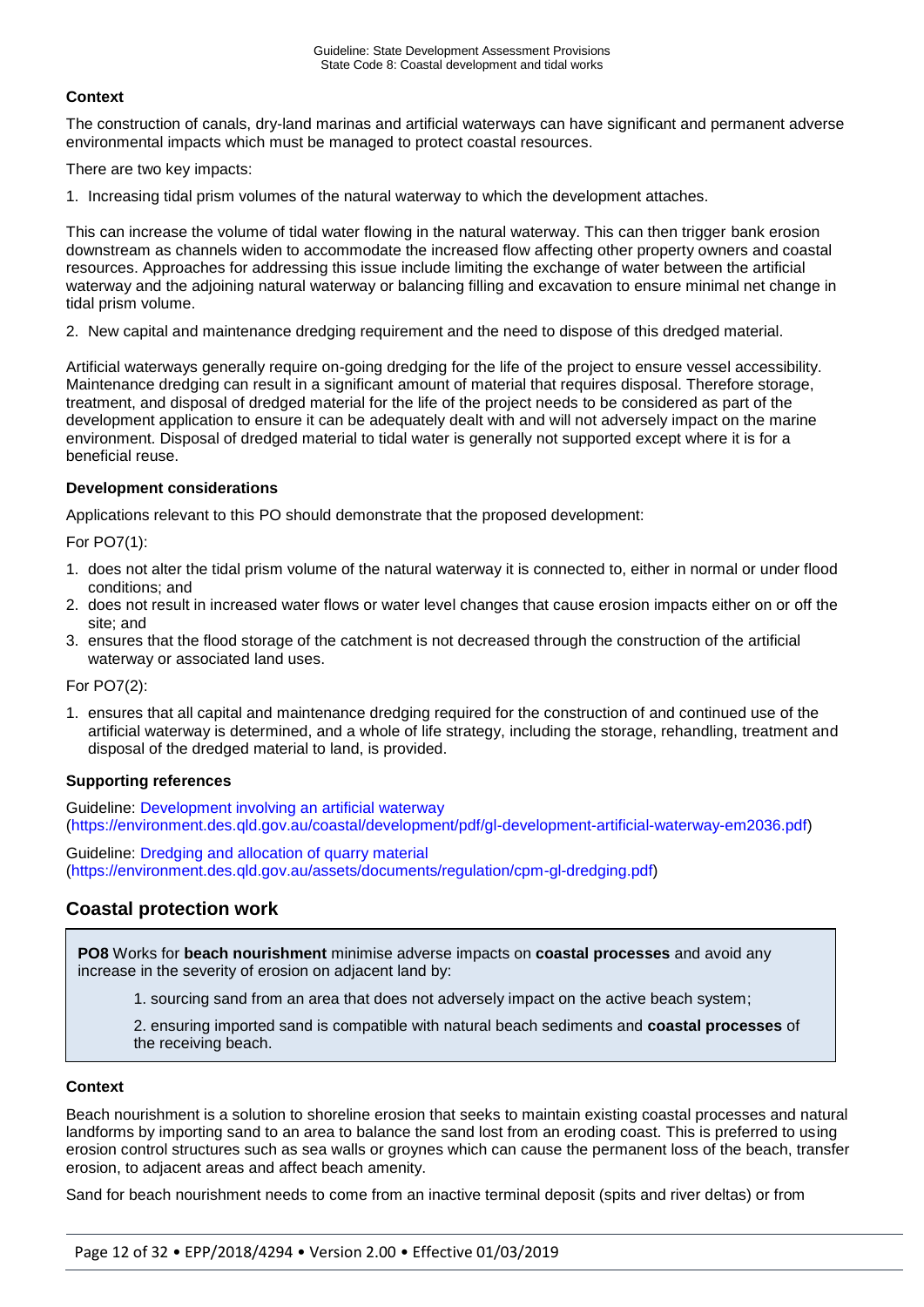outside of the active beach system (offshore, land based quarries). Material is to be of a type and size that generally matches that of the receiving beach system. Sand of different characteristics can be used but the consequences need to be carefully examined first.

Beach nourishment is rarely a 'one off solution' and repeat campaigns may be required in the future. Therefore long term sand supply sources may also need to be investigated for this solution to be successful in the long term.

#### **Development considerations**

Applications relevant to this PO should demonstrate that the proposed development:

For PO8(1):

- 1. sources sand from outside the active beach system (offshore deposits, onshore sand); or
- 2. where the sand is sourced from a part of the active beach system, the sand is a terminal deposit (spit end or waterway delta) and its removal will not adversely affect coastal processes.

#### For PO8(2):

- 1. bases sand volume requirements on a technical analysis of the sand deficit or historical loss at the site; and
- 2. uses sediment that is of a type and size which is similar to that of the native sediment found at the placement location; or
- 3. where a source of sand is different from the native sand an investigation, demonstrates that the material will not be ineffective (e.g. finer material rapidly eroded away) or adverse impacts can be mitigated (e.g. using an increased volume of a finer material); and
- 4. ensures the placement of the material does not disrupt coastal processes at the location and does not interfere with long-term use of the locality or environmental values of the site.

**PO9 Erosion control structures** are only constructed where there is an imminent threat to building works or infrastructure, and there is no feasible option for either:

#### 1. **beach nourishment**; or

2. relocation or abandonment of structures.

*Statutory note: The monetary value of buildings or infrastructure should be more than the cost of associated erosion control structures.*

#### **Context**

Managing erosion with hard structures such as seawalls and groynes can adversely affect coastal processes by locking up sediments behind the structure or accelerating erosion seaward of the site or at adjacent areas. These impacts can be minimised by constructing erosion control structures when there is no other option available such as retreat or beach nourishment; and by not constructing erosion control works unless there is an imminent threat to building works.

For areas which are under imminent threat of erosion, a strategy of retreat from the erosion prone area is the preferred option. Where erosion control structures must be constructed their adverse impacts must be minimised by placing the structure as far landward as possible, or using beach nourishment to compensate for erosion acceleration.

Where a council has prepared a Shoreline Erosion Management Plan, the recommendations of that plan is the preferred approach for deciding the location and design of coastal protection works.

#### **Development considerations**

Applications relevant to this PO should demonstrate that the proposed development:

1. is required due to an imminent threat to existing development (imminent threat for the purposes of assessment is the area potentially affected by erosion from a one in 100-year design storm event).

For PO9(1):

1. cannot feasibly use beach nourishment as a coastal protection method in this location.

For PO9(2):

- 1. is considered infill where there are erosion control structures on adjacent lots; or
- 2. is consistent with the recommendations in an endorsed shoreline erosion management plan; and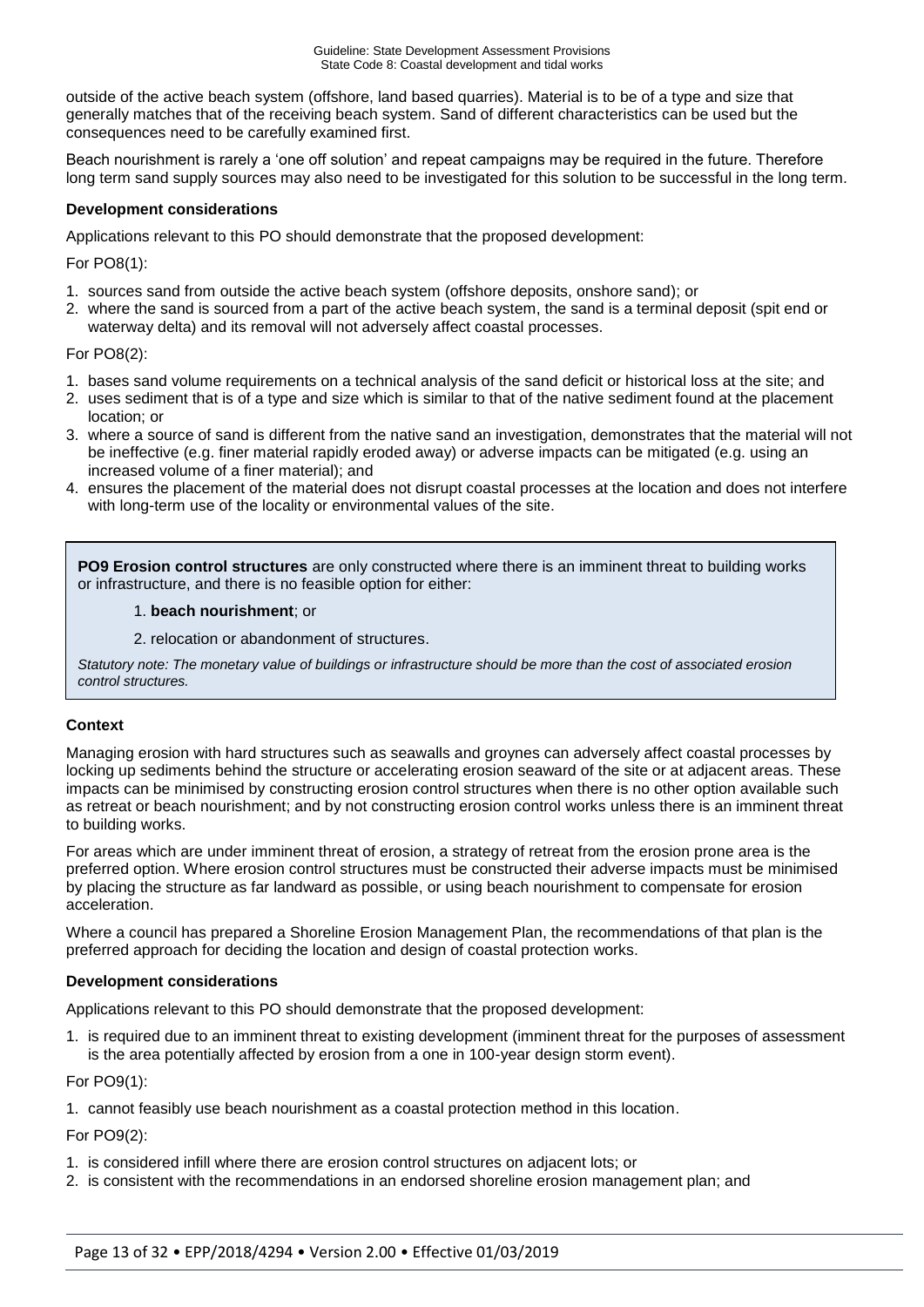- 3. is required to protect structures that cannot be relocated or abandoned due to the high monetary value of the existing building; or
- 4. the development provides essential community infrastructure which requires it to remain in its current location.

#### **Supporting references**

See Coastal hazard technical guide, [Determining coastal hazard areas](https://www.qld.gov.au/__data/assets/pdf_file/0025/67462/hazards-guideline.pdf) section on the short-term component of erosion prone areas (https://www.qld.gov.au/ data/assets/pdf file/0025/67462/hazards-guideline.pdf).

**PO10 Erosion control structures** minimise interference with **coastal processes**, or any increase to the severity of erosion on adjacent land by:

1. locating the **erosion control structure** as far landward as practicable and directly adjacent to the structure it is intended to protect;

2. where required and feasible, importing sand to the site to mitigate any increase in the severity of erosion;

3. the design of the structure.

#### **Context**

Erosion control structures can have an adverse effect on coastal processes and adjacent landforms and these impacts need to be identified and mitigated by the design and location of the works.

This is generally achieved by locating the works as far landward as practical or importing sand into the system to balance accelerated erosion. Design of the works can also assist, such as by providing a slope and roughness of the works which dissipates rather than reflects wave energy.

When erosion control structures are constructed individually over time, they tend to have differing alignments, designs and design standards. To avoid a piecemeal approach it is desirable that adjoining erosion control structures along a coastal sector are constructed in a continuous alignment that considers the shape of the coastline in the vicinity of the proposal. Where a council has prepared a Shoreline Erosion Management Plan (SEMP) which has been endorsed by DES, the recommendations of that plan is the preferred approach for deciding the location and design of coastal protection works. Where a SEMP has not been prepared the alignment of the erosion control structure should be established in consultation with the state (DSDMIP and DES) and the local government.

#### **Development considerations**

Applications relevant to this PO should demonstrate that the proposed development:

For PO10(1):

- 1. locates the proposed erosion control structure as close as practicable to the building works or infrastructure it is intended to protect unless otherwise directed by an endorsed Shoreline Erosion Management Plan; and
- 2. only extends along the coast for a sufficient length to protect such works.

#### For PO10(2):

1. identifies increased erosion as a result of the development and either imports sand or take other measures, to mitigate this erosion seaward of the site or at neighbouring sites.

#### For PO10(3):

- 1. has design characteristics to minimise interference with coastal processes including optimised slope and wave energy dissipation characteristics (slope and roughness). All structures must comply with the relevant Australian Standards which may include
	- a. AS/NZS 1170.0:2002, Structural design actions, Part 0: General principles.
	- b. AS/NZS 1170.1:2002 (R2016), Structural design actions, Part 1: Permanent, imposed and other actions.
	- c. AS/NZS 1170.2:2011 (R2016), Structural design actions, Part 2: Wind actions.
	- d. AS 1170.4—2007, Structural design actions, Part 4: Earthquakes actions in Australia.
	- e. AS4678—2002, Earth-retaining structures.
	- f. AS4997—2005, Guidelines for the design of maritime structures.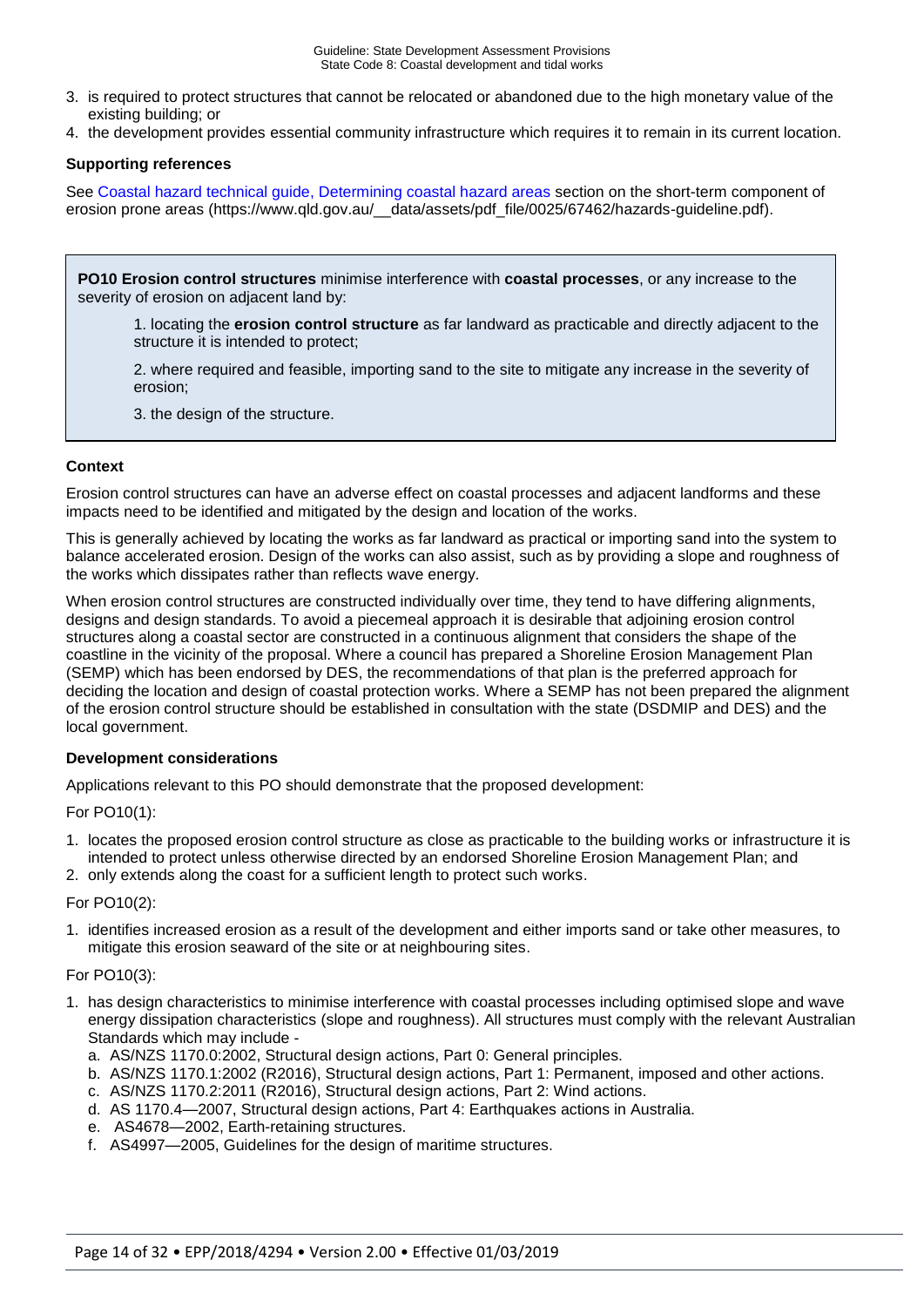## **Water quality**

**PO11** Development:

- 1. maintains or enhances **environmental values** of receiving waters;
- 2. achieves the **water quality objectives** of Queensland waters;
- 3. avoids the release of **prescribed water contaminants** to **tidal waters**.

*Note: See Environmental Protection (Water) Policy 2009 for the relevant water quality objectives.* 

#### **Context**

Water quality may be impacted by development through surface water and stormwater run-off and directly releasing contaminants to waters.

Environmental values describe what a particular waterway is used for, such as drinking, farming, or aquatic ecosystems. Water quality objectives are numerical measures (e.g. concentrations) or descriptive statements that are to be achieved by development, for example, through stormwater treatment, to protect the value.

Whether development must maintain or enhance water quality objectives depends on the quality of water and objectives being sought. For example, in areas with high ecological values, those values are to be maintained. In disturbed areas, water quality is to be improved to achieve the defined water quality objectives.

Environmental values and water quality objectives for particular areas are identified in the Environmental Protection (Water) Policy 2009. The *Queensland Water Quality Guidelines 2009* provides environmental values and water quality objectives for waters where no catchment-specific values have been established.

Prescribed water contaminants are identified under Schedule 9 of the *Environmental Protection Regulation 2008*. They include organic material, industry waste, hard rubbish and acidic material (such as acid sulfate soil).

#### **Development considerations**

Applications relevant to this PO should demonstrate that the proposed development:

For PO11(1):

1. is located, designed and managed to avoid impacting the environmental values of the receiving waters as determined by the Environmental Protection (water) Policy 2009.

#### For PO11(2):

- 1. identifies the water quality objectives of the receiving waters as determined by the Environmental Protection (water) Policy 2009; and
- 2. incorporates measures as part of the siting and design of the development to maintain or enhance water quality released to tidal waters to achieve the water quality objectives outlined in the Environmental Protection (Water) Policy 2009.

For PO11(3):

- 1. does not release a prescribed water contaminant to tidal waters by;
	- a. ensuring all prescribed water contaminants are contained on the site or filtered from the water released from the site through adequate storage or water treatment methods (e.g. stormwater treatment, erosion and sediment controls); and
	- b. monitor all intended releases to ensure they do not contain a prescribed water contaminant and provide operational responses to incidents where the water quality does not meet the required standard as defined by the Environmental Protection (Water) Policy 2009.

An Erosion and Sediment Control Plan (ESCP) will be required to ensure that the construction phase will be in compliance with *the Earthworks - AS3798 (Guidelines on Earthworks)* and Erosion & Sediment Control – Best Practice documents as specified by the International Erosion Control Association (Australasia).

Development may also be required to develop a site based storm water management plan in accordance with Section 2.3 of the *Queensland Urban Drainage Manual 2013*.

#### **Supporting references**

[Monitoring and Sampling Manual 2009](https://environment.des.qld.gov.au/water/pdf/monitoring-man-2009-v2.pdf) (https://environment.des.qld.gov.au/water/pdf/monitoring-man-2009-v2.pdf.)

For determining the relevant environmental values and water quality objectives for your site *see* Environmental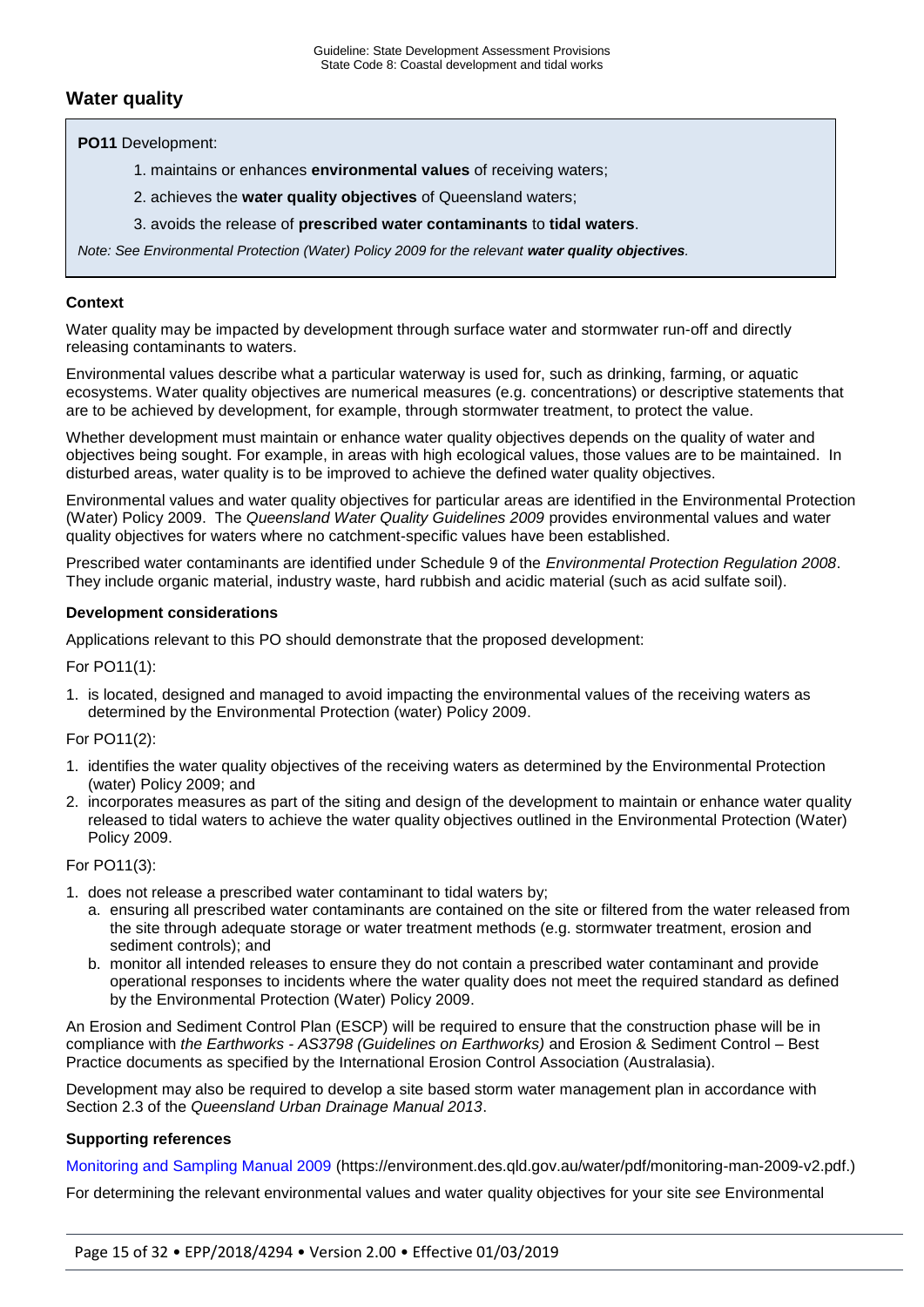Protection (Water) Policy 2009 [\(https://legislation.govnet.qld.gov.au/LEGISLTN/CURRENT/E/EnvProWateP09.pdf\)](https://legislation.govnet.qld.gov.au/LEGISLTN/CURRENT/E/EnvProWateP09.pdf).

## **Category C and R areas of vegetation**

#### **PO12** Development:

1. avoids impacts on **category C areas** of vegetation and **category R areas** of vegetation; or

2. minimises and mitigates impacts on **category C areas** of vegetation and **category R areas** of vegetation after demonstrating avoidance is not reasonably possible.

#### **Context**

PO12 is intended to avoid any detrimental impacts on Category C and Category R regulated vegetation.

Category C vegetation is regrowth vegetation classified as 'endangered', 'of concern' or 'least concern' regional ecosystems that has not been cleared for at least 15 years (i.e. not remnant vegetation) and is located on freehold land, indigenous land, or State leasehold land granted for agricultural or grazing purposes.

Category R vegetation is any native woody vegetation located within 50m of a watercourse within the Burdekin, Mackay, Whitsundays or Wet Tropics Great Barrier Reef catchments.

#### **Development considerations**

Environmental offsets cannot be required for mitigating impacts on Category C and R vegetation. Instead, development will focus on avoiding impacts and where avoidance is not feasible – minimising impacts on these regional ecosystems.

Information requirements for PO12 are the same as for PO16 with one significant difference - offset requirements do not apply to Category C and R vegetation.

When preparing an ecological assessment, differentiate discussion of Category C and R vegetation from other vegetation categories to assist assessment.

#### **Supporting references**

[Method for mapping Matters of State Environmental Significance for use in land use planning and development](https://environment.des.qld.gov.au/management/planning-guidelines/pdf/epp-ep-mses-land-use-planning.pdf)  [assessment, Department of Environment and Science](https://environment.des.qld.gov.au/management/planning-guidelines/pdf/epp-ep-mses-land-use-planning.pdf)*. (*https://environment.des.qld.gov.au/management/planningguidelines/pdf/epp-ep-mses-land-use-planning.pdf*).*

[State Planning Policy State Interest Guideline –](http://www.dlgrma.qld.gov.au/resources/guideline/spp/spp-state-interest-guideline-biodiversity.pdf) Biodiversity*,* Department of Infrastructure, Local Government and Planning, April 2016 (http://www.dlgrma.qld.gov.au/resources/guideline/spp/spp-state-interest-guidelinebiodiversity.pdf

### **Public use of and access to state coastal land**

**PO13** Development maintains or enhances public use of and access to and along **state coastal land**  (except where this is contrary to the protection of **coastal resources** or public safety).

#### **Context**

Public access and use of the coast should be maintained or enhanced for current and future generations.

For State coastal land, including beaches and tidal waterways, loss of public access by private use such as for marine access structures, particularly those connected to State land, is not supported. However where private land directly abuts tidal water, any marine access structures should minimise the use of, or impact on, the amenity of State land. The requirements for this are expanded in PO14 below.

For new development on the coast consideration needs to be given to whether there is an expectation of access to the coast, how new public access can be provided and how this can be achieved without impacting on coastal resources.

There may be instances where access to State coastal land may not be desirable, such as for public safety due to operational reasons or security. This includes facilities such as airports, ports, boat harbours and marinas, mining and gas terminals and jetties.

Establishing public access through sensitive areas such as dunes may degrade or destabilise these areas,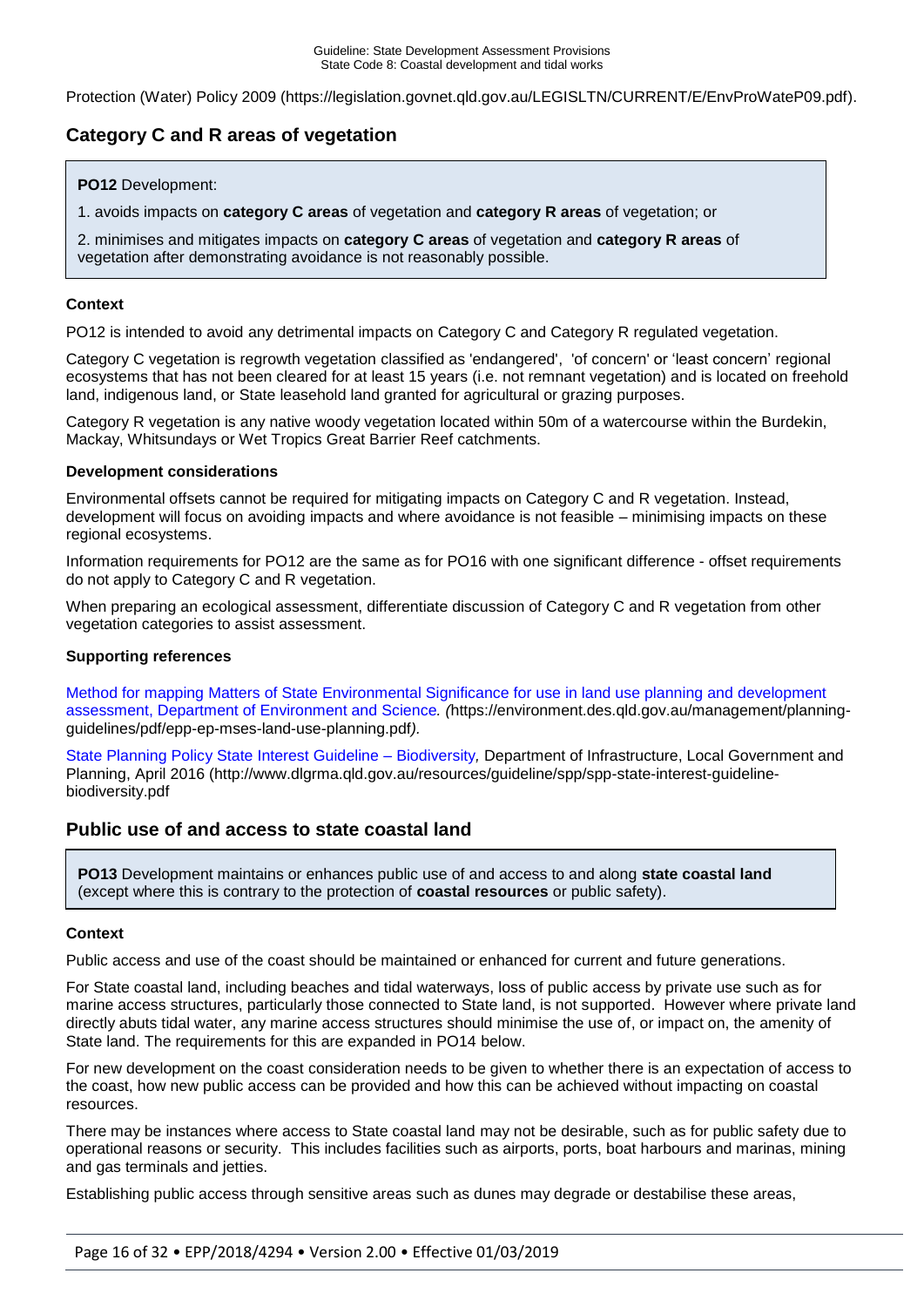especially by damaging vegetation which can lead to wind erosion and dune blow-outs. Access must be located, designed, constructed and maintained to avoid these adverse impacts and should consider solutions appropriate to the level of use and risk from providing the access.

#### **Development considerations**

Applications relevant to this PO should demonstrate that the proposed development:

1. is located, designed and operated to, in order of preference;

- a. maintain existing access to, and along, the foreshore, unless restriction is necessary for the safe and secure operation of the development or to protect the public or coastal resources; or
- b. minimise any loss of access to, and long, the foreshore; and
- c. offset any loss of access to, and along, the foreshore by providing for an alternative access in the general location.
- 2. has considered the expectation of new access to the coast, for example from a new facility or residential development, and how that access can be provided in an environmentally sensitive way.
- 3. that is adjacent to State coastal land, including land under tidal water, is located and designed to allow safe and unimpeded access to, over, under or around built structures located on the foreshore.

**PO14 Private marine development** ensures that works:

1. are used for **marine access purposes** only;

2. minimise the use of **state coastal land**

3. do not interfere with access between **navigable waterways** and adjacent properties.

### **Context**

Where private land abuts tidal water, it is generally accepted that the property owner should be able to access a navigable waterway from the land and that private marine development such as jetties, pontoons and boat ramps may be required to facilitate access by a vessel.

Tidal land abutting private land is generally owned by the State (State tidal land) and is available for use by the public. Private marine development over State tidal land can displace or restrict public use and can also interfere with coastal processes and environmental values in tidal water. The intent of the State in managing its land is to:

- allow private marine development on State tidal land for a marine access purpose only (private marine development for recreational or commercial purposes, such as decks, boardwalks and storage facilities, are not supported unless tenure over the land has been obtained; and
- minimise private use of State tidal land so as to allow public use to continue to the greatest extent possible (this includes access to land required for waterway management purposes); and
- not allow private marine development to impede access along a navigable waterway or between a navigable waterway and any other waterfront lot.

#### **Development considerations**

Applications relevant to this PO should demonstrate that the proposed development:

For PO14(1):

1. ensures any private marine development on State tidal land is for a marine access purpose only; and

For PO14(2):

- 1. is located and designed to minimise the use of State tidal land by ensuring:
	- a. the private marine development is located only where private land directly adjoins tidal water (e.g. there is no State land, such as Esplanade or Reserve, between a lot and tidal water); and
	- b. only one private marine development **of its type** is established on State tidal land fronting the waterfront lot (e.g. a jetty or a pontoon but not both); and
	- c. it is located in an area deemed appropriate for the use (a water allocation area); and
	- d. size of the private marine development is the minimum size needed to achieve the marine access for a vessel (the deck of a jetty/pier or pontoon must not be wider than 3m unless there is an engineering requirement for the extra width (e.g. a dry-berth pontoon) thereby reducing the area required for a private marine access purpose); and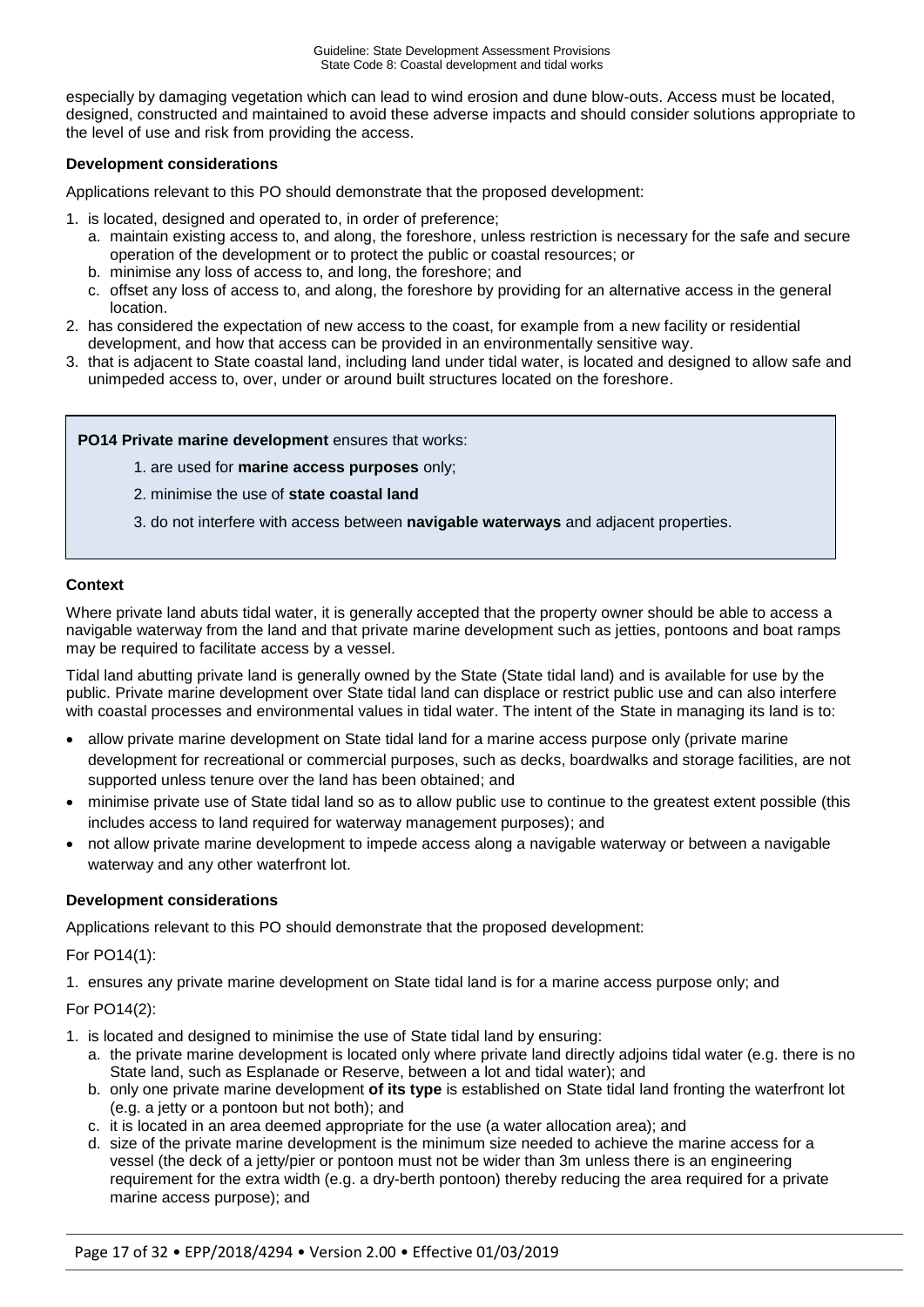- e. the structure is not to be roofed or otherwise covered; and
- f. redundant structures are removed.

*Note that ['Owner's consent'](https://www.qld.gov.au/environment/land/state/owner-consent/) from the State will be required for private marine development on unallocated State land [\(https://www.qld.gov.au/environment/land/state/owner-consent/\)](https://www.qld.gov.au/environment/land/state/owner-consent/).*

#### For PO14(3):

1. Does not impede access to or from a navigable waterway for any adjacent properties (this is generally assumed to be an access corridor of a minimum of 3m in width from the lot to a navigable waterway).

#### **Supporting references**

The application form for owner's consent is available from the [Queensland Government webpage](http://www.dlgrma.qld.gov.au/resources/guideline/spp/spp-state-interest-guideline-biodiversity.pdf) (https://www.qld.gov.au/environment/coasts-waterways/plans/resources).

[Guideline: Preparing a water allocation area for tidal works in natural waterways](https://environment.des.qld.gov.au/coastal/development/pdf/preparing-water-allocation-area-tidal-works.pdf)

(https://environment.des.qld.gov.au/coastal/development/pdf/preparing-water-allocation-area-tidal-works.pdf) provides information on preparing a water allocation area plan.

**PO15** Development ensures **erosion control structures** are located within the premises they are intended to protect unless there is no feasible alternative.

#### **Context**

Placing erosion control structures to protect private properties on State land can displace or prevent public use of State land. The use of public land for private purposes (property protection) is not supported.

In some instances placing erosion control structures on public land may be the only option, such as where there are engineering constraints (e.g. building foundation stability) or no available area on the freehold land. There may also be an existing endorsed Shoreline Erosion Management Plan which directs the alignment of the erosion control structure elsewhere. For existing development this can be problematic and negotiations will be required to be able to use State land and to obtain an appropriate tenure.

New development on land must consider the future need to locate erosion control structures wholly on the premises and set aside sufficient area on the seaward side of the development to ensure structures can be built on the premises now or at a later date if required.

#### **Development considerations**

Applications relevant to this PO should demonstrate that the proposed development, in order of priority:

- 1. locates the erosion control structure as directed by an endorsed Shoreline Erosion Management Plan; or
- 2. locates the erosion control structure in the same lot as the building it is intended to protect; or
- 3. justifies why the structure cannot be placed in the same lot as the development it is intended to protect; and demonstrate that there is no feasible alternative.

*Note that* ['Owners consent'](https://www.qld.gov.au/environment/land/state/owner-consent/) *from the State or tenure over the land may be required in the case of structures proposed partially or wholly on State coastal land [\(https://www.qld.gov.au/environment/land/state/owner-consent/\)](https://www.qld.gov.au/environment/land/state/owner-consent/).* 

#### **Supporting references**

The [application form](https://www.qld.gov.au/environment/coasts-waterways/plans/resources/_nocache) for owner's consent is available from the Queensland Government webpage at [https://www.qld.gov.au/environment/coasts-waterways/plans/resources.](https://www.qld.gov.au/environment/coasts-waterways/plans/resources)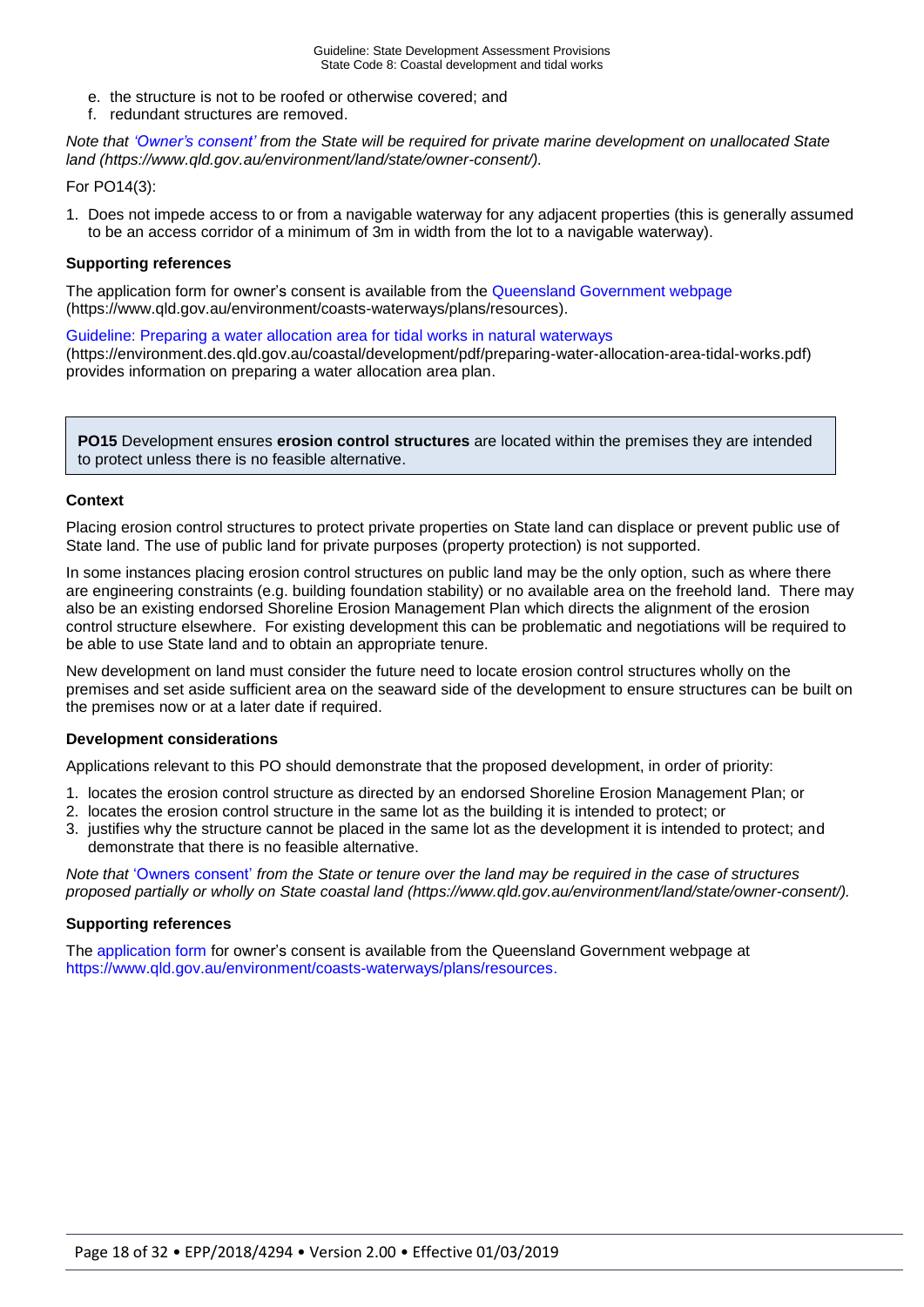## **Matters of state environmental significance**

#### **PO16 Development**:

1. avoids impacts on **matters of state environmental significance**; or

2. minimises and mitigates impacts on **matters of state environmental significance** after demonstrating avoidance is not reasonably possible; and

3. provides an **offset** if, after demonstrating all reasonable avoidance, minimisation and mitigation measures are undertaken, the **development** results in an acceptable **significant residual impact**  on a **matter of state environmental significance**.

*Statutory note: (3) For Brisbane core port land, an offset may only be applied to development on land identified as E1 Conservation/Buffer, E2 Open Space or Buffer/Investigation in the Brisbane Port LUP precinct plan. For the Brisbane Port LUP, se[e www.portbris.com.au.](http://www.portbris.com.au/)* 

*Note: Guidance for determining if the development will have a <i>significant residual impact on the matter of state environmental significance is provided in the Significant Residual Impact Guideline, Department of State Development, Infrastructure and Planning, 2014. Where the significant residual impact is considered an acceptable impact on the matter of state environmental significance and an offset is considered appropriate, the offset should be delivered in accordance with the Environmental Offsets Act 2004.*

#### **Context**

MSES is protected by the 'avoid, minimise, offset' policy hierarchy.

If development within an area containing MSES has demonstrated that it cannot avoid adverse impacts, then it should be demonstrated how impacts are minimised and mitigated. Residual significant impacts are to be offset. As SARA places an emphasis on the avoidance of detrimental impacts on MSES, it should not be assumed that offsets will be automatically supported.

If offsetting is being considered, a pre-application meeting with SARA is recommended to determine whether offsetting is a feasible option.

#### **Development considerations**

Proposals will need to include scaled plans clearly identifying the extent of on-site MSES and the location of proposed development.

To determine the extent of MSES on site, refer to:

- the SPP Interactive Mapping System on the DILGP website; or
- [Environmental Reports Online \(MSES\)](https://apps.des.qld.gov.au/report-request/environment/) from the Queensland Government website: (https://apps.des.qld.gov.au/report-request/environment/).

Note that MSES mapping is indicative and does not map the extent of MSES marine plants and fish passage waterways. Specific survey and mapping is recommended to confirm the extent of MSES on-site.

Submission of an ecological assessment prepared to the standards specified in Appendix A of the State Planning Policy Guideline – Biodiversity is required if:

- detailed site survey confirms the development site is at a location where the extent or description on-site MSES differs from the current MSES mapping;
- details site survey reveals that the site is located in areas with marine plants or traversed by waterways allowing fish passage (for mapping methodology refer to [Guide for the determination of waterways using the spatial data](https://www.daf.qld.gov.au/__data/assets/pdf_file/0007/75886/spatial-data-layer-user-guide-jan-13.pdf)  [layer Queensland waterways for waterway barrier works, 2013](https://www.daf.qld.gov.au/__data/assets/pdf_file/0007/75886/spatial-data-layer-user-guide-jan-13.pdf) (https://www.daf.qld.gov.au/\_\_data/assets/pdf\_file/0007/75886/spatial-data-layer-user-guide-jan-13.pdf));
- development is located within MSES on-site or adjoins MSES (on or off the site) and may cause an impact on MSES.

Development which does not avoid or minimise impacts on MSES may not be approved if applications cannot demonstrate how development avoids and minimises impacts on MSES.

To assist assessment of PO16 of development within MSES, it is recommended that ecological assessments address the 'avoid, minimise and mitigate' framework, in particular, how the development proposal reduces impacts on MSES though location and design measures.

If there is an impact on MSES, submit a report which determines whether there is a significant residual impact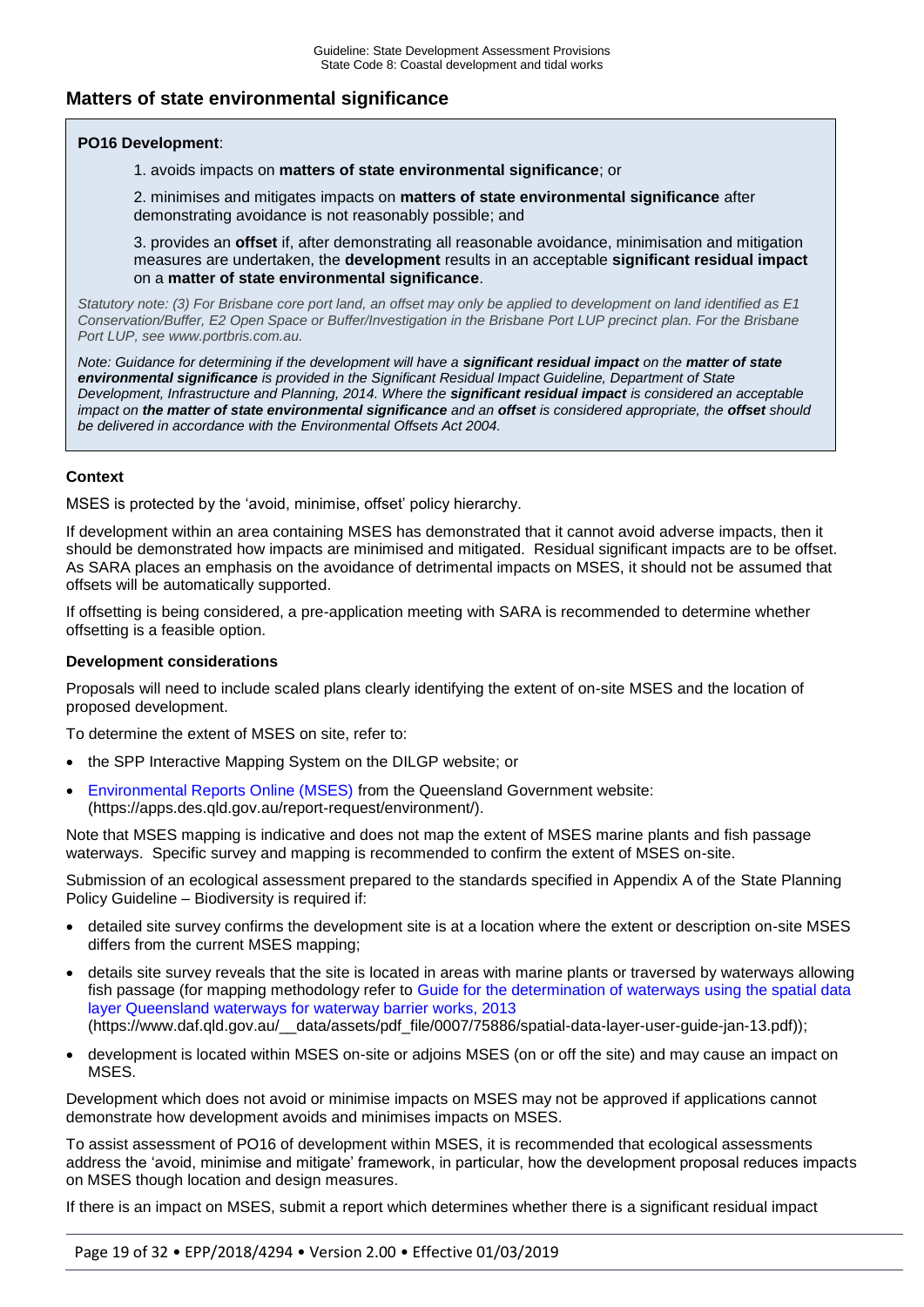(SRI) in accordance with the DILGP *Significant Residual Impact Guideline*.

SARA will advise in writing whether SRI on MSES are acceptable and, if so, will also advise the applicant to prepare an Offset Delivery Plan in accordance with the 'environmental offset framework' in the Queensland Government website and refer to *Queensland Environmental Offsets Policy – General Guide, September 2015.*

#### **Supporting documents**

Environmental Offsets Regulation 2014 (Qld).

[Guide for the determination of waterways using the spatial data layer Queensland waterways for waterway barrier](https://www.daf.qld.gov.au/__data/assets/pdf_file/0007/75886/spatial-data-layer-user-guide-jan-13.pdf)  [works, 2013](https://www.daf.qld.gov.au/__data/assets/pdf_file/0007/75886/spatial-data-layer-user-guide-jan-13.pdf) (https://www.daf.gld.gov.au/ \_\_data/assets/pdf\_file/0007/75886/spatial-data-layer-user-guide-jan-13.pdf).

[Method for mapping Matters of State Environmental Significance for use in land use planning and development](https://environment.des.qld.gov.au/management/planning-guidelines/pdf/epp-ep-mses-land-use-planning.pdf)  [assessment, Department of Environment and Heritage Protection.](https://environment.des.qld.gov.au/management/planning-guidelines/pdf/epp-ep-mses-land-use-planning.pdf) (https://environment.des.qld.gov.au/management/planning-guidelines/pdf/epp-ep-mses-land-use-planning.pdf)

[Queensland Environmental Offsets Policy –](https://environment.des.qld.gov.au/assets/documents/pollution/management/offsets/offsets-policy-general-guide.pdf) General Guide, July 2017. (https://environment.des.qld.gov.au/assets/documents/pollution/management/offsets/offsets-policy-generalguide.pdf).

Significant Residual Impact Guidelines – [For matters of state environmental significance and prescribed matters](https://environment.des.qld.gov.au/assets/documents/pollution/management/offsets/offsets-policy-general-guide.pdf)  [under the Sustainable Planning Act 2009, Department of Infrastructure, Local Government and Planning, 2014](https://environment.des.qld.gov.au/assets/documents/pollution/management/offsets/offsets-policy-general-guide.pdf) (https://environment.des.qld.gov.au/assets/documents/pollution/management/offsets/offsets-policy-generalguide.pdf.)

[State Planning Policy State Interest Guideline –](http://www.dlgrma.qld.gov.au/resources/guideline/spp/spp-state-interest-guideline-biodiversity.pdf) Biodiversity*,* Department of Infrastructure, Local Government and Planning, April 2016 (http://www.dlgrma.qld.gov.au/resources/guideline/spp/spp-state-interest-guidelinebiodiversity.pdf)*.*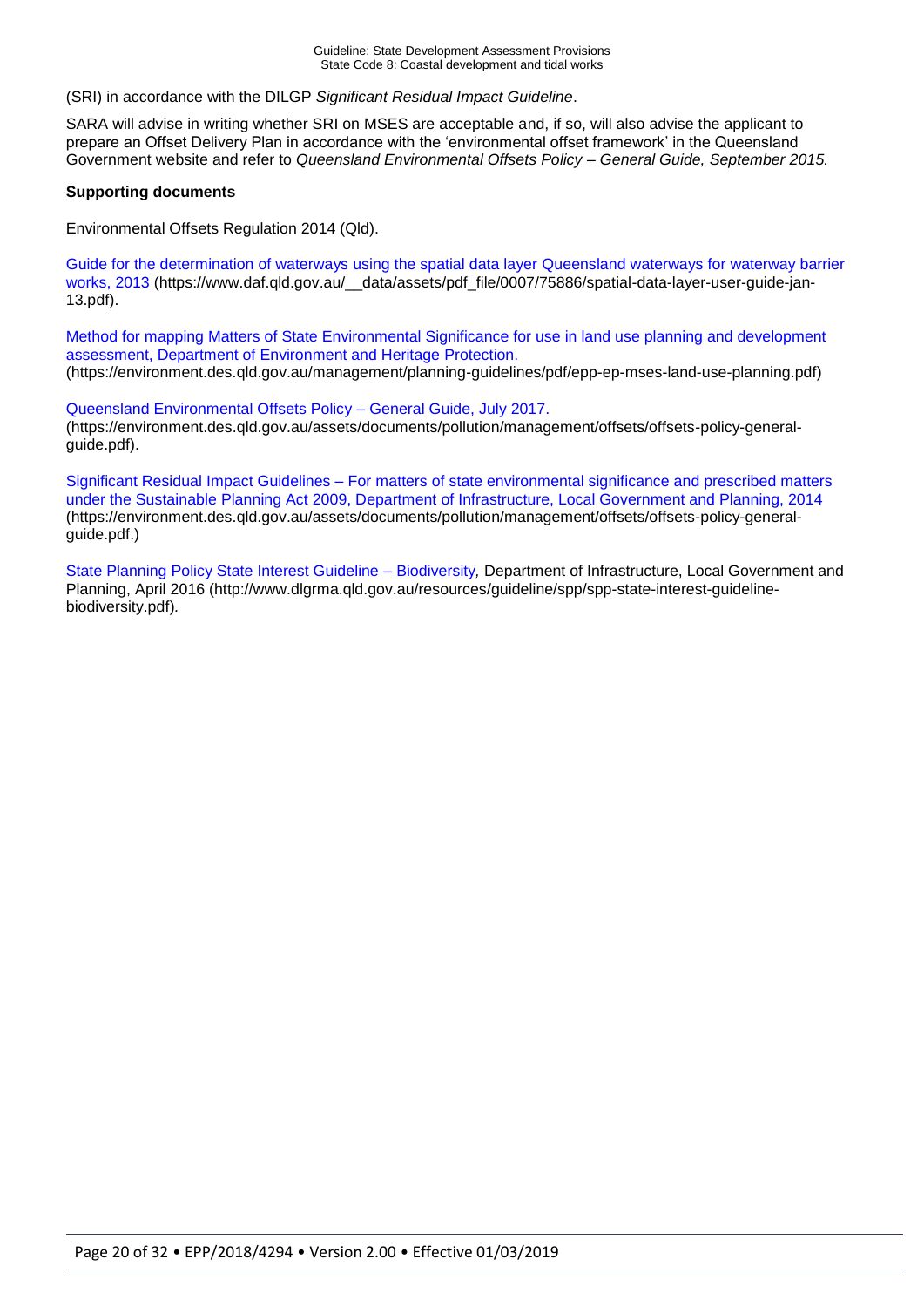# **Table 8.2.2: All operational work**

## **Private marine development**

**PO17 Private marine development** does not require the construction of **coastal protection work**, shoreline or riverbank hardening or **dredging** for **marine access purposes**.

#### **Context**

Private marine access structures are located on the bed and bank of tidal waterways and therefore can have adverse impacts on the coastal processes, environmental values and landforms. Where private use occurs on State land and in the adjacent tidal water, the development must be located and designed to limit impacts on coastal resources and coastal processes.

#### **Development considerations**

Applications relevant to this PO should demonstrate that the proposed development is located and designed to:

- 1. maintain existing waterway banks in their natural state without the need for erosion control structures; and 2. not disrupt water flow and the natural transport of sediment past the site which could trigger erosion of the bed
- and bank; and
- 3. rely on the natural channel depth and bed level of the waterway without the need for dredging for navigable access.

## **Disposal of solid waste or dredged material from artificial waterways**

**PO18** Solid waste from land and **dredged material** from **artificial waterways** is not disposed of in **tidal water** unless it is for **beneficial reuse**.

#### **Context**

Material that has been excavated from land is a waste product, and disposal of waste material from land into tidal waters is not supported unless it is for a beneficial use. This includes material excavated to construct artificial waterways (e.g. lakes and canals) or material dredged out of the artificial waterway to maintain the development over time. Although capital dredging to establish an artificial waterway creates new tidal water, the material on the bed of the waterway is still considered solid waste from land for the purpose of this assessment.

It is important to recognise the potential value of dredged material as a resource. Possible beneficial reuses include engineered uses (land reclamation, beach nourishment, filling and capping material), agriculture uses, construction material and environmental enhancement (e.g., maintaining coastal processes, restoration and establishment of wetlands, nesting islands, artificial reefs). Some of these uses include placing material in tidal water and in such cases the material is not considered a waste.

Development applications need to provide a whole of life strategy to ensure that all capital and maintenance dredging required for the construction of and continued use of the artificial waterway is determined, including the storage, rehandling, treatment and disposal of the dredged material to land.

#### **Development considerations**

Proposals to dispose of solid waste from land or dredged material from artificial waterways for beneficial reuse must demonstrate:

- 1. waste material from capital dredging will be disposed of to land; and
- 2. waste material from maintenance dredging will not be disposed of to tidal water by providing a whole-of-life dredged material disposal plan including an analysis of future dredging volumes and the characteristics of the material; and
- 3. that the dredged material in all or part should be returned to tidal water where suitable to maintain coastal processes (refer PO19); and
- 4. that the dredged material has suitable physical properties for the beneficial reuse in tidal water and evidence is provided as to how this can occur (noting that future approvals may be required) (refer PO20).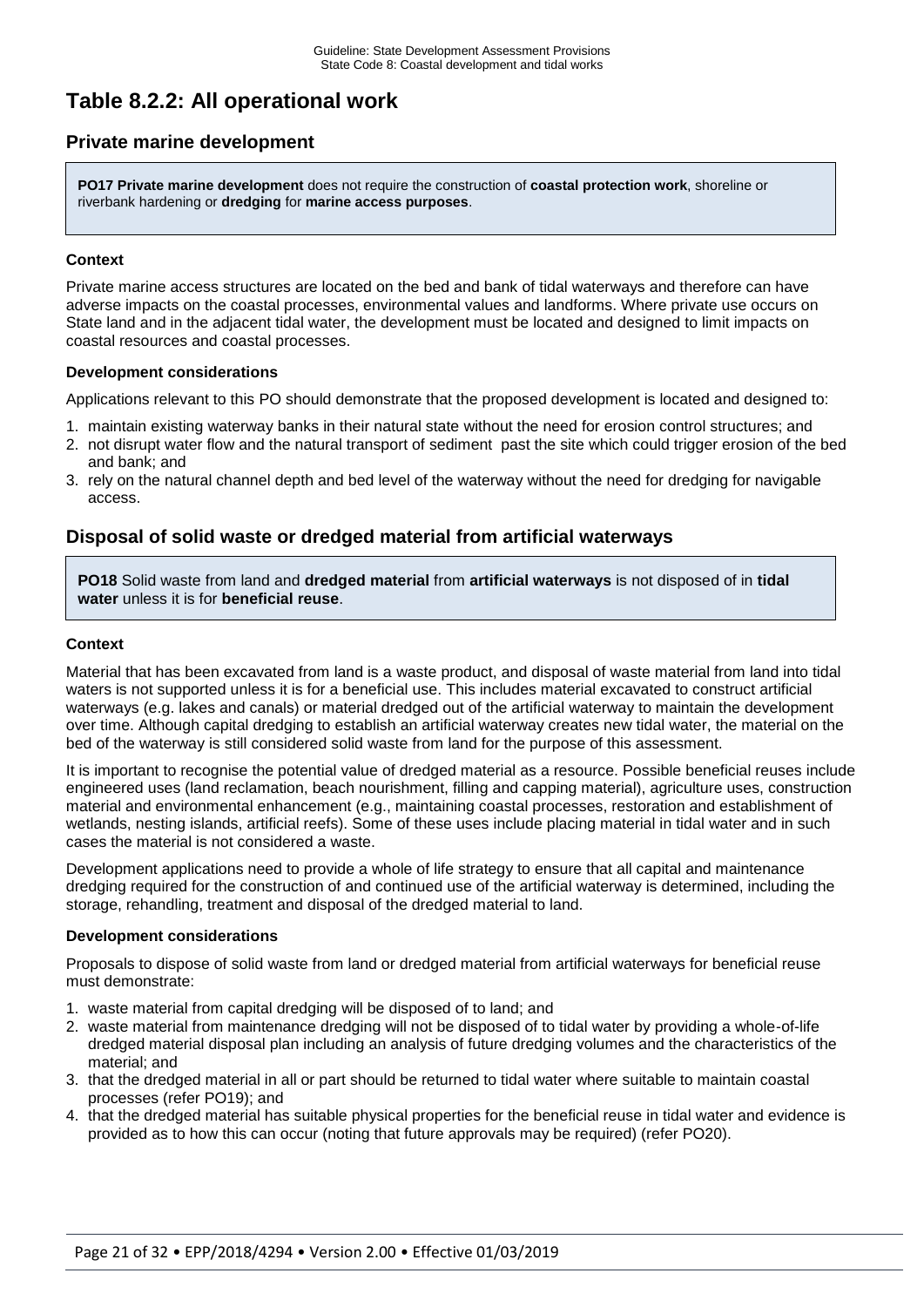## **Disposal of dredged material other than from artificial waterways**

**PO19 Dredged material** is returned to **tidal water** where this is needed to maintain **coastal processes** and sediment volume.

#### **Context**

Dredging is often required for the construction or maintenance of tidal works including navigation access channels, harbour swing basins, berth pockets, and berth approach or departure paths in port areas. Removing this material reduces the amount of sediment within the natural system and can alter coastal processes resulting in changes to tidal waterways and erosion of adjacent coasts. Dredged material can also have value as a resource, such as clean sand, which has value for construction use and can be sold for this purpose. Returning dredged material to an area that supports the coastal processes is considered the highest priority and best use of that material. This can include use for beach nourishment or be returned to the nearby coastal sedimentary environment to maintain coastal processes.

Retaining uncontaminated dredged material in the coastal system to ensure coastal processes are maintained is to be examined first and implemented where feasible prior to it being used or disposed of by any other method.

Note that dredging undertaken in the context of extractive industry—where the primary purpose for removing material from below tidal water is for the commercial use of the quarry material—is not subject to the provisions contained in this policy. Extractive industry is an environmentally relevant activity which is managed in accordance with the provisions of the *Environmental Protection Act 1994*. Allocations that grant access to the resource for commercial purposes is managed in accordance with the provisions of the *Coastal Protection and Management Act 1995.*

#### **Development considerations**

Proposals to dispose of dredged material removed during construction of a tidal work must determine if:

- 1. the material to be dredged is part of a natural sediment transport process; and
- 2. removal could adversely impact on the coast, including erosion of nearby banks of waterways or beaches banks; and
- 3. the material can be safely returned to the sediment transport pathway in the vicinity of the works without adverse impact on coastal resources, including the smothering of seagrass or coral reefs; and
- 4. the material can be used for remediation of a beach erosion problem adjacent to, or in the general locality of, the dredging operation by increasing sediment volume in the active beach system; and
- 5. physical and chemical properties of the material are suitable for beach nourishment at the intended site; and
- 6. the material is safe for return back to tidal water with respect to its physical and chemical properties (meets the requirements of PO21).

#### **Supporting references**

National Assessment Guidelines [for Dredging 2009, Department of Environment and Energy, 2009](https://www.environment.gov.au/system/files/resources/8776675b-4d5b-4ce7-b81e-1959649203a6/files/guidelines09.pdf) [\(https://www.environment.gov.au/system/files/resources/8776675b-4d5b-4ce7-b81e-](https://www.environment.gov.au/system/files/resources/8776675b-4d5b-4ce7-b81e-1959649203a6/files/guidelines09.pdf)[1959649203a6/files/guidelines09.pdf\)](https://www.environment.gov.au/system/files/resources/8776675b-4d5b-4ce7-b81e-1959649203a6/files/guidelines09.pdf)

**PO20** Where it is not needed to maintain **coastal processes** and sediment volume, the quantity of **dredged material** disposed to **tidal water** is minimised through **beneficial reuse** or disposal on land.

#### **Context**

Disposal of dredged material to tidal water (other than to benefit coastal processes) must be minimised wherever possible to avoid adverse impacts on the coastal environment. This can either occur by disposal to land as a waste material to an approved waste facility, or for beneficial reuse.

Beneficial reuse can include engineered uses (e.g., land reclamation, filling and capping material), agriculture uses, construction material and environmental enhancement (e.g., maintaining coastal processes, restoration and establishment of wetlands, nesting islands, artificial reefs). Some of these uses include returning the material to tidal water and this may require further assessment as a tidal work.

#### **Development considerations**

Proposals to dispose of dredged material into tidal water must demonstrate:

1. potential beneficial reuse options for the dredged material have been identified and investigated; or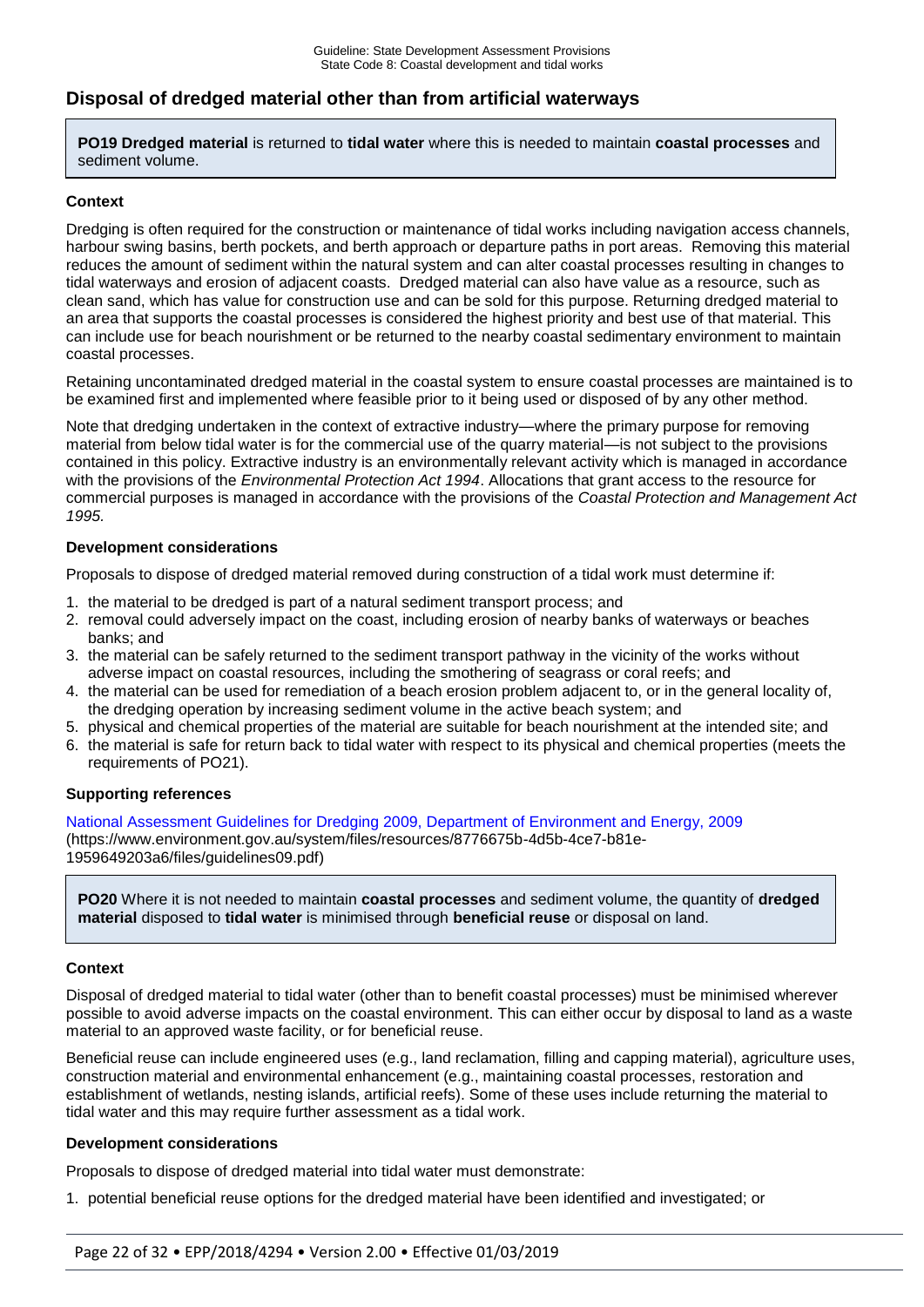2. that material is to be disposed of to an approved waste management facility unless it can be demonstrated that this is not feasible. For example disposal of dredged material from offshore navigation channels may not be feasible if suitable onshore facilities to receive the type and volume of waste are not available or rehandling facilities for transfer to land are not available.

The National Assessment Guidelines for Dredging (2009) provides guidance on disposal alternatives and waste minimisation assessment.

#### **Supporting references**

[National Assessment Guidelines for Dredging 2009, Department of Environment and Energy, 2009](https://www.environment.gov.au/system/files/resources/8776675b-4d5b-4ce7-b81e-1959649203a6/files/guidelines09.pdf) [https://www.environment.gov.au/system/files/resources/8776675b-4d5b-4ce7-b81e-](https://www.environment.gov.au/system/files/resources/8776675b-4d5b-4ce7-b81e-1959649203a6/files/guidelines09.pdf)[1959649203a6/files/guidelines09.pdf.](https://www.environment.gov.au/system/files/resources/8776675b-4d5b-4ce7-b81e-1959649203a6/files/guidelines09.pdf)

## **All dredging and any disposal of dredged material in tidal water**

**PO21** All **dredging** and any disposal of **dredged material** in **tidal water** is:

1. demonstrated to be safe with regard to protection of the marine environment and by meeting the *National Assessment Guidelines for Dredging 2009, Department of Environment and Energy, 2009*, or later version, and

2. supported by a monitoring and management plan that protects the marine environment and that complies with the *National Assessment Guidelines for Dredging 2009, Department of Environment and Energy*, 2009, or later version.

#### **Context**

Dredging and disposing of dredged material in tidal water can result in adverse impacts on coastal resources and their values including;

- increased turbidity and reduced light availability to reef and seagrass communities;
- smothering of benthic communities by sediments;
- contaminant release including from acid sulfate material;
- degradation of water quality;
- modifications to physical and habitat processes resulting from changes to bed topography (depth, channel profiles), hydrodynamics (current, wave action);
- changes to habitat features and process upon which fisheries depend; and
- direct (harm) and indirect (e.g. behavioural) impacts on other aquatic fauna, including migratory species and protected species.

The National Assessment Guidelines for Dredging set out the framework for the environmental impact assessment requirements for disposing dredged material into tidal water to prevent marine pollution and preserve marine ecosystems.

Other approvals may also be required for dredging activities. These are listed in *Guideline: Dredging and allocation of quarry material*.

#### **Development considerations**

Applications relevant to this PO should demonstrate that the proposal to dispose dredged material to the marine environment has been investigated in accordance with the requirements of the National Assessment Guidelines for Dredging (2009) and is determined to be acceptable.

A dredge management plan must be submitted that demonstrates how the performance outcome is met and complies with the National Assessment Guidelines for Dredging 2009, Department of Environment and Energy, 2009.

#### **Supporting references**

[Guideline: Dredging and Allocation of Quarry Material](https://environment.des.qld.gov.au/assets/documents/regulation/cpm-gl-dredging.pdf) (https://environment.des.qld.gov.au/assets/documents/regulation/cpm-gl-dredging.pdf). [National Assessment Guidelines for Dredging 2009, Department of Environment and Energy, 2009](https://www.environment.gov.au/system/files/resources/8776675b-4d5b-4ce7-b81e-1959649203a6/files/guidelines09.pdf) [\(https://www.environment.gov.au/system/files/resources/8776675b-4d5b-4ce7-b81e-](https://www.environment.gov.au/system/files/resources/8776675b-4d5b-4ce7-b81e-1959649203a6/files/guidelines09.pdf)[1959649203a6/files/guidelines09.pdf\)](https://www.environment.gov.au/system/files/resources/8776675b-4d5b-4ce7-b81e-1959649203a6/files/guidelines09.pdf).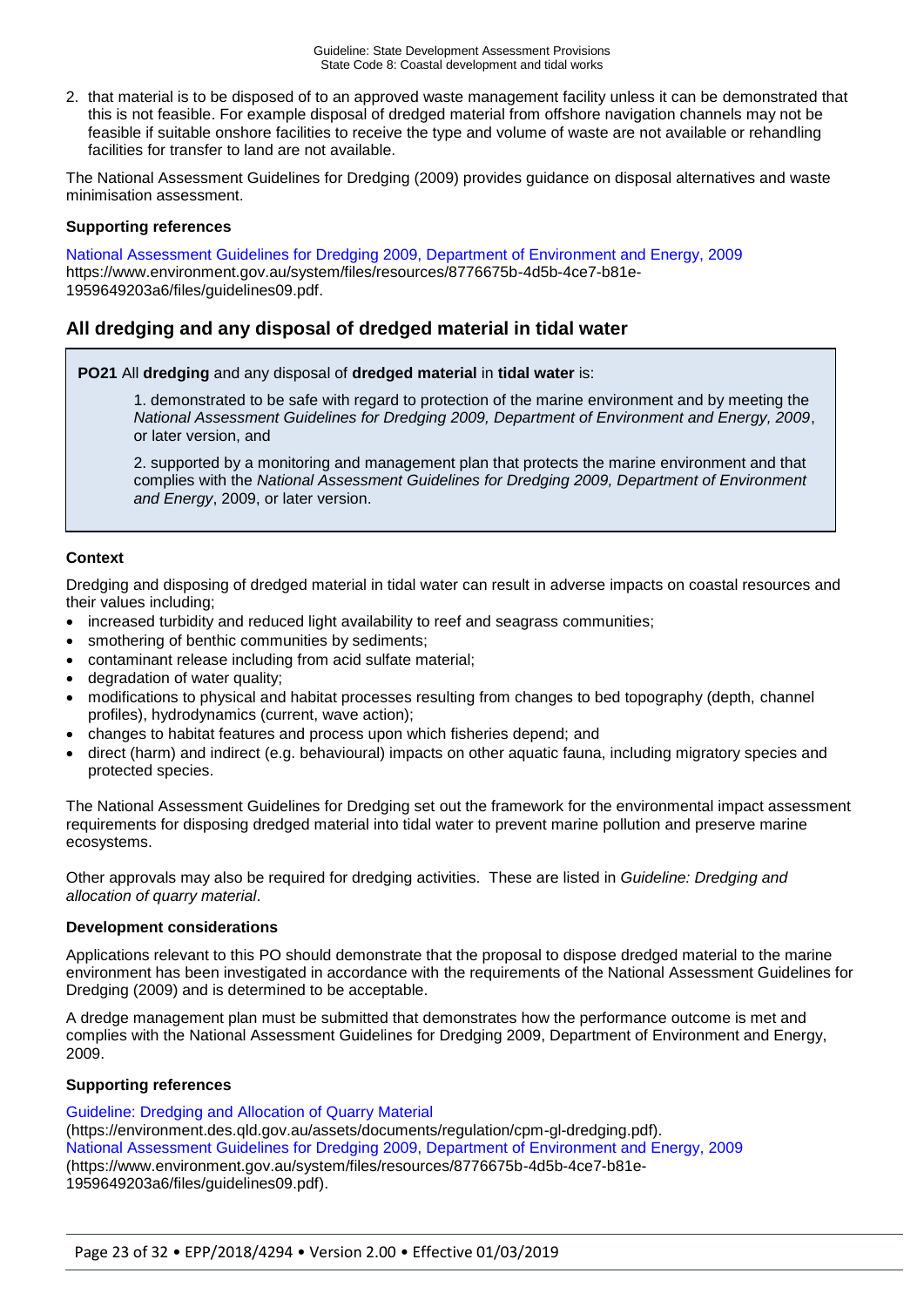## **Reclamation**

**PO22** Development does not involve **reclamation** of land below **tidal water**, other than for the purposes of:

1. **coastal-dependent development**, **public marine development** or community infrastructure; or

2. strategic ports, priority ports, boat harbours or strategic airports and aviation facilities, in accordance with a statutory land use plan or master plan, where there is a demonstrated net benefit for the state or region and no feasible alternative exists; or

3. **coastal protection work** or work necessary to protect **coastal resources** or **coastal processes**.

#### **Context**

Reclamation results in degradation and permanent loss of intertidal and tidal coastal wetlands, landforms and ecosystems. It can lead to impacts on species, reducing their numbers directly or indirectly by reducing habitat and food sources and increasing marine traffic and boat strikes on species such as turtles and dugong.

It can displace marine ecosystems and interfere with coastal processes including changing water flows and increasing erosion. The process of reclamation causes short term impacts to water quality including increasing turbidity and sediments, and potentially releasing contaminants.

Because of the significant associated environmental impacts that can result from reclamation, it may only occur to support specific development activities listed in PO22(1) – PO22(3). Reclamation for non-coastal dependant development is not supported.

#### **Development considerations**

Applications relevant to this PO should demonstrate that:

For PO22(1):

1. the proposed development is one of the development types listed in PO22(1).

For PO22(2):

1. the proposed development is supported by a relevant land use plan or master plan, where there is a demonstrated net benefit for the State or region and no feasible alternative exists.

#### For PO22(3):

- 1. reclamation is required on the landward side of an erosion control structure (e.g. seawall or revetment) where the work is required to follow a smooth alignment along the shore based on an endorsed plan for the works (including a planning scheme provision or a shoreline erosion management plan) and the filling is required to support the erosion control structure or connect it to land; or
- 2. is required to protect coastal resources or coastal processes that have significant value to the community from erosion or exposure to the sea, including filling breaches through dunes which flood wetland areas in behind with seawater or replacing sand lost to erosion to protect trees or places with cultural heritage value.

#### **Supporting references**

The application form for owner's consent is available from the Queensland Government website at [https://www.qld.gov.au/environment/coasts-waterways/plans/resources.](https://www.qld.gov.au/environment/coasts-waterways/plans/resources)

## **Table 8.2.3 Operational work which is not assessed by local government**

**PO23** Works are located and designed such that they continue to operate safely during and following a **defined storm tide event**.

**AO23.1** Tidal work is designed and located in accordance with the [Guideline: Building and engineering](https://environment.des.qld.gov.au/coastal/development/pdf/building-engineering-standards-tidal-works.pdf)  [standards for tidal works,](https://environment.des.qld.gov.au/coastal/development/pdf/building-engineering-standards-tidal-works.pdf) Department of Environment and Heritage Protection, 2017.

#### **Context**

Severe storms and tropical cyclones are often accompanied by a storm tide which locally elevates water level and presents a hazard to life and property. Development must consider and address the risks from this hazard.

Where local government is the assessment manager of a development proposal assessed under this code it is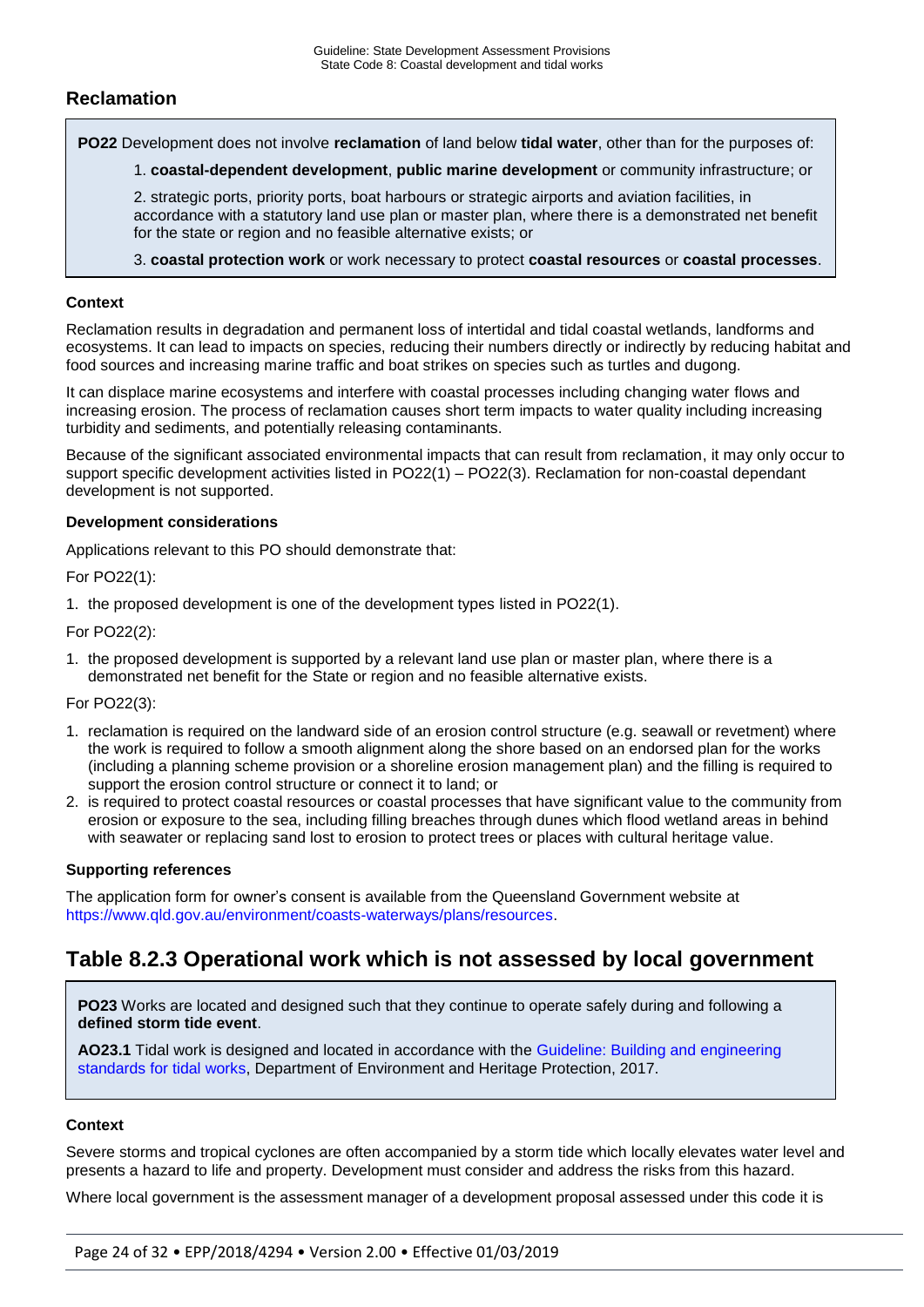responsible for assessing impacts from storm tide inundation. Where local government is not involved in assessing a development application, impacts from storm tide inundation are considered by the State. Development applications requiring assessment only by the State are tidal works (not prescribed tidal works) and interfering with quarry material on State coastal land. These development applications are assessed against the requirements outlined in the Guideline: Building and engineering standards for tidal works.

#### **Development considerations**

Applications relevant to this PO should demonstrate that the proposed development:

- 1. is located outside of the area subject to storm tide inundation; or
- 2. does not increase the risk to people or property exposed to a defined storm tide event as a result of either; a. an increase to the number of premises or dwelling houses on the development site, or an increase in the
	- number of habitable rooms on site; or
	- b. an increase to the number of persons living or working on site; or
	- c. an increase to the value of assets (monetary or market) on the development site; or
- 3. is located and designed to withstand the level of inundation expected from a defined storm event; and
- 4. ensures all habitable development within an area subject to storm tide inundation is able to be safely evacuated.

Applications should demonstrate that development meets the minimum building and engineering criteria for tidal works under the *Operational policy, Building and engineering standards for tidal works*.

#### **Supporting references**

[Storm tide inundation information](https://www.qld.gov.au/environment/coasts-waterways/plans/hazards/about) (https://www.qld.gov.au/environment/coasts-waterways/plans/hazards/about)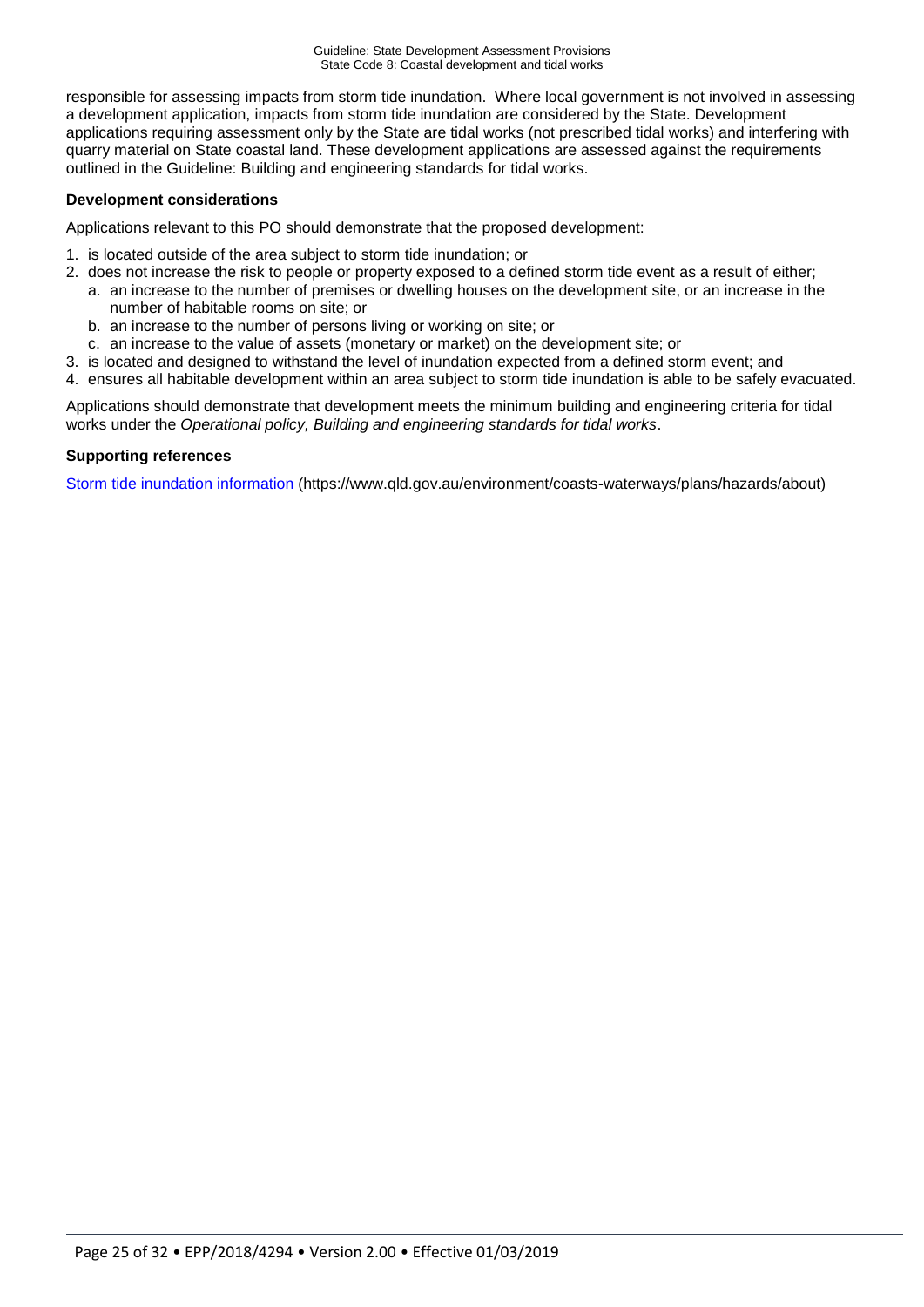# **4.0 Supporting documents**

The supporting documents listed below describe the level of detail required in reports, plans or other documentation to suitably assess the certain development types. These supporting documents are generally required to justify the responses to the relevant POs, however some small scale applications sometimes do not warrant the indicated level of supporting justification. Depending on the nature of the development and site characteristics, further documentation may be required to address the POs in the code.

# **Description of the Land and Proposed Development**

All applications should include a description of the proposed development and a description of the existing site conditions of the proposed development location.

Description of the land intended to be developed should detail:

- the property address, tenure and real property description of the land, or the location of the land in relation to the nearest real property boundary;
- existing levels of the land (including tidal planes where relevant);
- location of the coastal building line in relation to the area of work;
- location of the coastal management district in relation to the area of work;
- location of the erosion prone area and storm tide inundation;
- location of areas of ecological significance on the land;
- description of existing vegetation on the land; and
- area to be cleared and/or requiring rehabilitation after the works are completed the land to be developed.

Description of the development should include:

- location of all built structures, or structures to be modified or demolished, as a result of the proposed development;
- description of any operational works occurring on site including expected timeframes;
- any machinery to be used or stored on the site and
- staging of the development if applicable.

## **Coastal Hazard Assessment Report**

A coastal hazard assessment report identifies the existing coastal hazards within a site and examines how these hazards will adjust to and interact with the proposed development. This will commonly respond to issues regarding erosion prone areas but should also consider storm tide inundation concerns for reports responding to PO23. A coastal hazard report should be written by, or reviewed and endorsed by, an appropriately qualified person.

A coastal hazard assessment report is to:

- describe nature of the coastal hazard at the site;
- describe the impacts of coastal hazards on the site;
- describe all proposed mitigation measures including location, siting, design, construction, and operation procedures;
- describe any residual risks likely to be experienced on site or created by the development external to the site;
- demonstrate that a development will not increase risk to people and property from coastal hazards; and
- demonstrate that a development will not create an adverse coastal hazard impact including an impact on the ongoing operation of development in coastal hazard areas.

## **Artificial Waterways**

## **Engineering Report:**

Artificial waterways are a substantial type of development that has significant, long term impacts on the coastal processes and environmental values. Due to the scale of development and the various impacts to be considered the required submission details for engineered drawings and development description is increased. The following details should be included in the certified plans or engineering report of the development in addition to the information detailed within *Description of the Land and Proposed Development* and the *Coastal Hazard Assessment Report*.

Description and certified drawings of the proposed artificial waterway should include: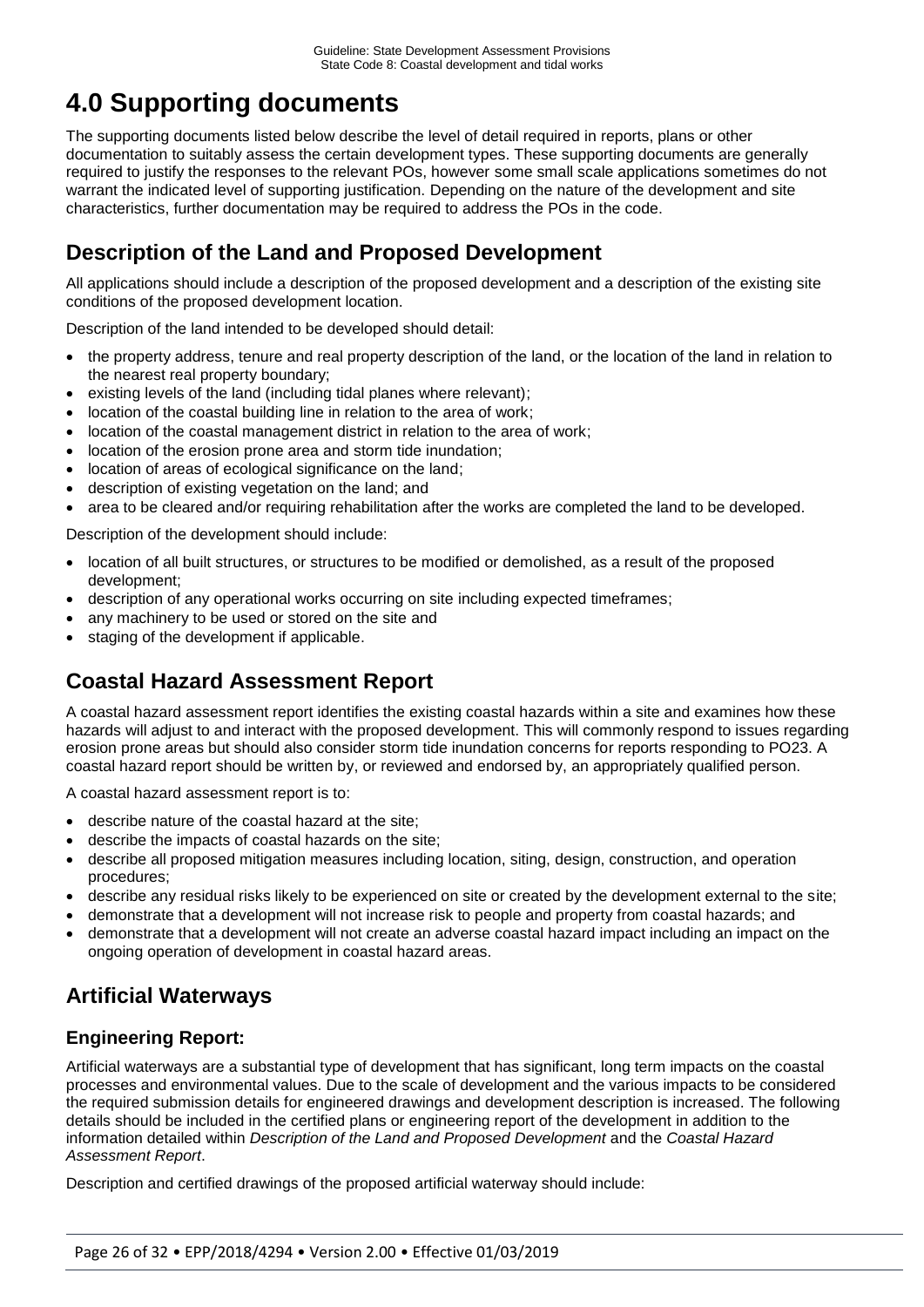- general design;
- staging proposals, including the layout and access of any proposed structures;
- surface level changes;
- a typical cross section across land to be reclaimed showing the proposed finished levels and method of protecting the seaward boundary of the reclamation from erosion by the sea in relation to Australian Height Datum;
- proposed maximum surface area and depth of the artificial waterway;
- the impact of the artificial waterway on the tidal prism;
- intended purpose of the artificial waterway and purpose of the land around the artificial waterway;
- the property address, tenure and real property description of the land, or the location of the land in relation to the nearest real property boundary, descriptions of the boundaries of the site and of the proposed waterway, in relation to the existing boundaries of the parcels of land adjoining the site;
- spot levels or contour lines based on the Australian Height Datum, sufficiently spaced to clearly indicate the topographical features of the land as at the application date;
- the location of test bores taken of the soil at the site;
- logs of test bores taken to a depth of at least one metre below the bottom of the proposed waterway detailing the distribution and classification of soil types at the site;
- adjacent lots with inundated land and leasehold lots identified;
- a recent coloured vertical aerial photograph of the site to a scale of not more than 1:12 000 showing the boundaries mentioned above;
- information on water quality and stormwater monitoring plans, release limit values and operational responses for breaches of those limits.

## **Water Quality Monitoring Plan**

A water quality monitoring plan should be submitted for any development that will involve an intended release to tidal waters, or any development that significantly alters the land use which would change surface water and stormwater runoff quality (e.g. establishing a shopping centre and parking lot over a previously vegetated site). All water quality monitoring plans should reflect the intended environmental outcomes for the location as determined by the *Environmental Protection (Water) Policy 2009*.

For information regarding water quality management plan requirements please see [Application requirements for activities with impacts to water](https://www.qld.gov.au/environment/coasts-waterways/plans/hazards/about) https://www.qld.gov.au/environment/coastswaterways/plans/hazards/about.

For determining the relevant environmental values and water quality objectives for your site see [Environmental](https://legislation.govnet.qld.gov.au/LEGISLTN/CURRENT/E/EnvProWateP09.pdf)  [Protection \(Water\) Policy 2009](https://legislation.govnet.qld.gov.au/LEGISLTN/CURRENT/E/EnvProWateP09.pdf) [https://legislation.govnet.qld.gov.au/LEGISLTN/CURRENT/E/EnvProWateP09.pdf.](https://legislation.govnet.qld.gov.au/LEGISLTN/CURRENT/E/EnvProWateP09.pdf)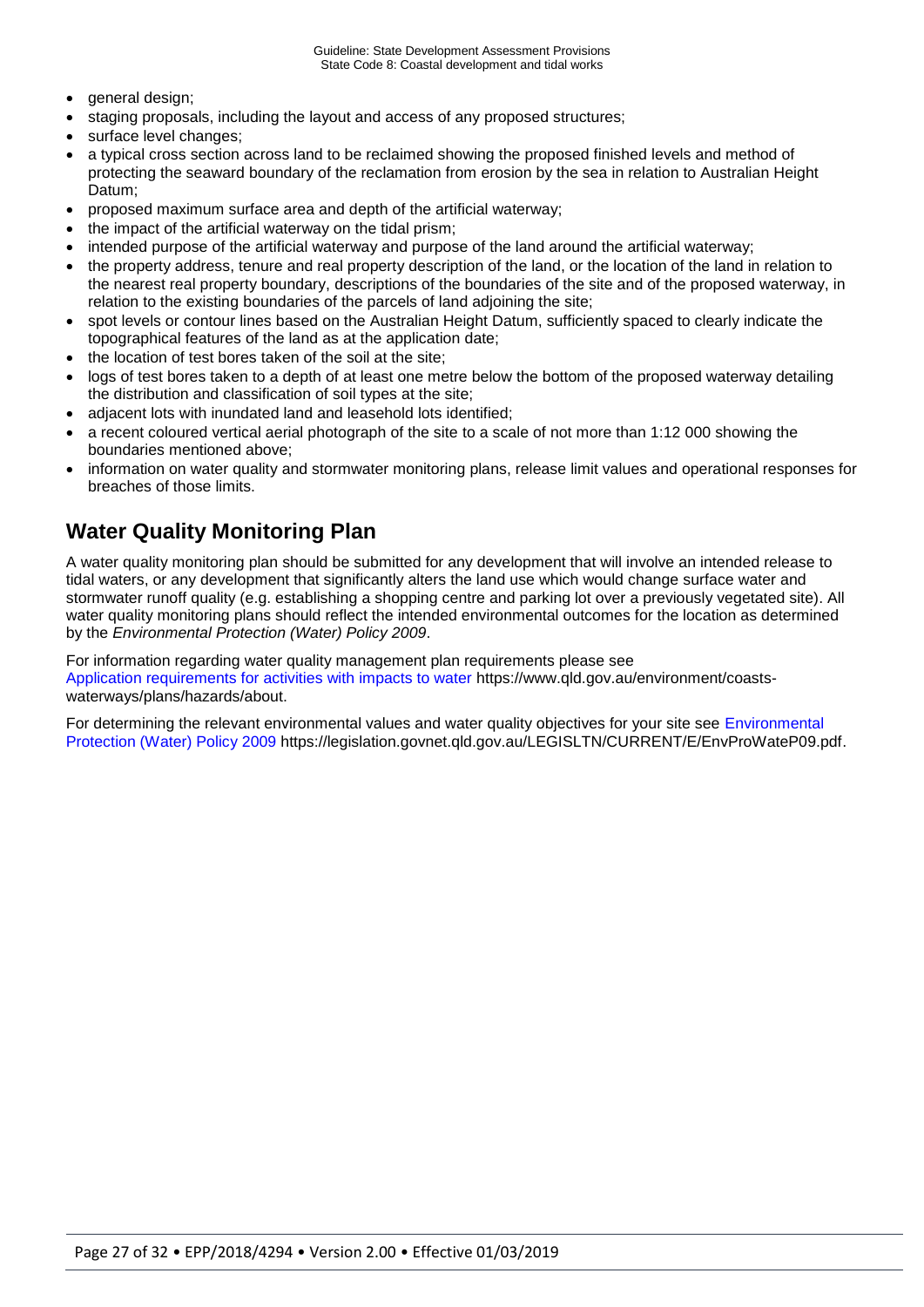# **5.0 Glossary of terms**

*Artificial waterway* - see section 8 of the *Coastal Protection and Management Act 1995*.

*Note:* **Artificial waterway** *means an artificial channel, lake or other body of water. An* **artificial waterway** *includes:* 

*1. an access channel;*

*2. an artificial channel that is formed because land has been reclaimed from* **tidal water** *and is intended to allow boating access to allotments on subdivided land;*

*3. other artificial channels subject to the ebb and flow of the tide;*

*4. any additions or alterations to an* **artificial waterway***.* 

*However, an* **artificial waterway** *does not include the following:* 

*1. a swimming pool;*

*2. an ornamental pond of no more than 5 000 square metres in area;*

*3. a pond for aquaculture or for treating effluent;*

- *4. a freshwater storage reservoir for domestic water supply;*
- *5. a water storage facility situated on a natural watercourse and used for irrigation or other agricultural purposes;*
- *6. a part of a river, creek or stream in which water flows in a natural channel, whether artificially improved or not;*
- *7. a drain for carrying stormwater or other material;*

*8. any of the following used for accessing port infrastructure if constructed in the area of a port for which a port authority or port operator is responsible:* 

- *a. a navigation channel;*
- *b. a harbour swing basin;*
- *c. a berth pocket;*
- *d. a berth approach or departure path.*

**Beach nourishment** means the replenishment of a beach system using imported sediment to balance erosion losses or to re-establish a wider beach and dune system. It does not include the creation of a new beach.

*Beneficial reuse* means using **dredged material** for a purpose that provides social, economic or environmental benefits (or a combination of these). It includes **beach nourishment, reclamation**, environmental restoration purposes (such as restoring wetlands or nesting islands) and use on land for fill or construction purposes.

*Category C areas* means areas of high value regrowth vegetation classed as 'endangered' or 'of concern' under the *Vegetation Management Act 1999* that are shown on the regulated vegetation management map as **category C areas***.*

*Category R areas* means regrowth watercourse and drainage feature areas under the *Vegetation Management Act 1999* that are shown on the regulated vegetation management map as **category R areas**.

*Coastal building line* see the *Coastal Protection and Management Act 1995*.

*Note***: Coastal building line** *means a line declared as a* **coastal building line** *under the Coastal Protection and Management Act 1995.* 

#### *Coastal-dependent development*:

1. means development that in order to function must be located in **tidal waters** or be able to access **tidal water**; and

2. may include, but is not limited to:

a. industrial and commercial facilities such as ports, harbours and navigation channels and facilities, aquaculture involving marine species, desalination plants, tidal generators, **coastal protection works***,*  **erosion control structures***,* **public marine development** *and* **beach nourishment***;*

b. tourism facilities for marine (boating) purposes;

c. community facilities and sporting facilities which require access to **tidal water** in order to function, such as surf clubs, marine rescue, rowing and sailing clubs; or

d. co-located residential and tourist uses that are part of an integrated development proposal (e.g. mixed use development) incorporating a marina, if these uses are located directly landward of the marina and appropriately protected from natural hazards; but

3. does not include:

- a. residential development, including canal development, as the primary use;
- b. waste management facilities, such as landfills, sewerage treatment plants; or
	- c. transport infrastructure, other than for access to the coast.

*Coastal erosion* means the loss of land or the removal of beach or dune sediments by wave action, wind action, tidal currents or water flows or by permanent inundation due to sea level rise.

*Coastal hazard* see the *Coastal Protection and Management Act 1995*

*Note: coastal hazard* means erosion of the foreshore or tidal inundation.

Page 28 of 32 • EPP/2018/4294 • Version 2.00 • Effective 01/03/2019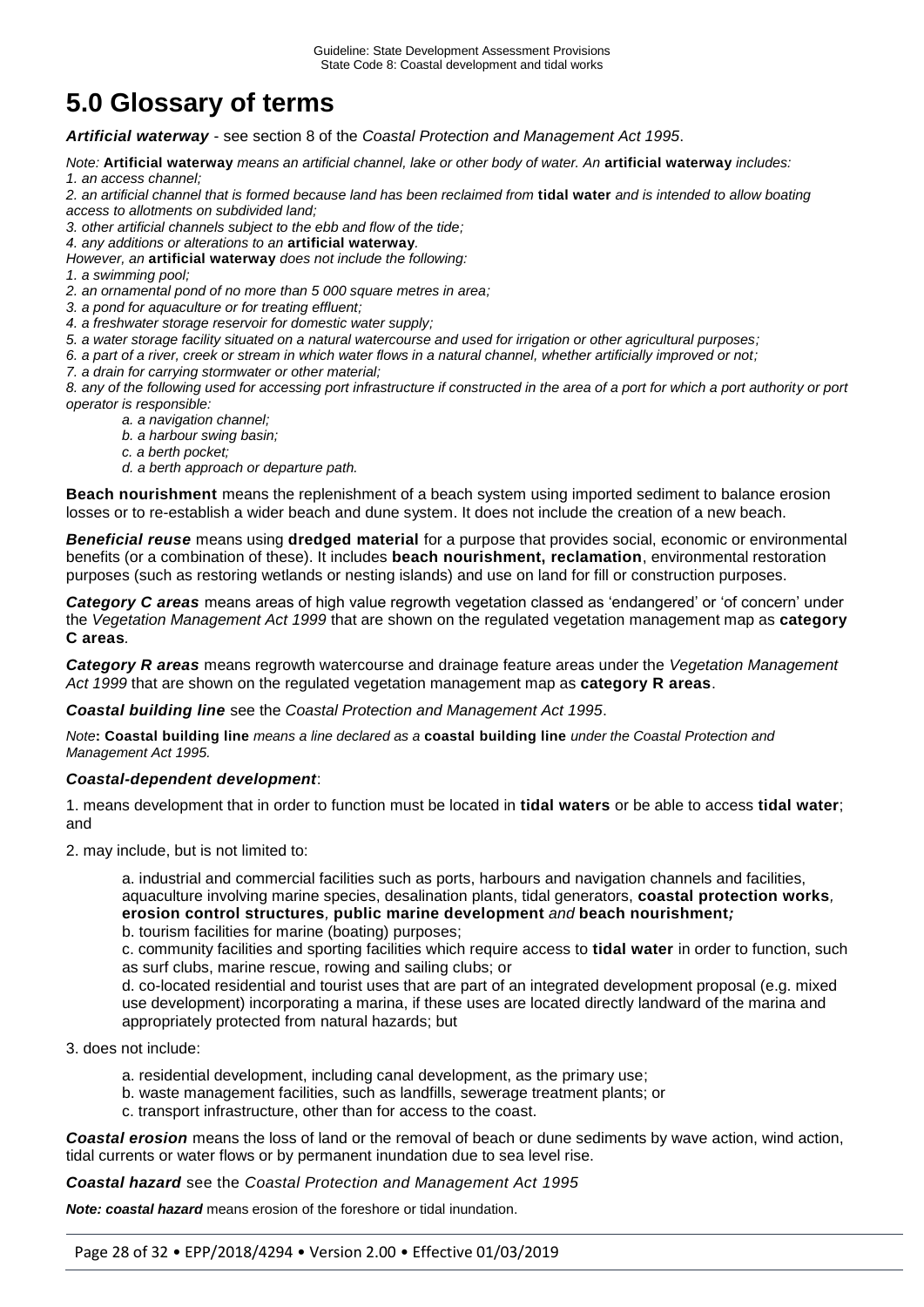#### *Coastal management district* see the *Planning Regulation 2017*.

*Note: Coastal management district means a coastal management district under the Coastal Protection and Management Act 1995, other than an area declared under section 54(2) of that Act.* 

*Coastal processes* means the natural processes of the coast, including:

1. sediment transport to and along the coast;

2. wind, waves, tides and currents which transfer energy to the coast and drive sediment transport;

3. fluctuations in the location and form of landforms and the foreshore and associated ecosystems from sediment transport (erosion and land building); and

4. changes in sea level; ecological processes (including growth and spread of native plants); and the natural water cycle (for example coastal wetlands' role in filtration and flood mitigation).

*Coastal protection work* means any permanent or periodic work undertaken primarily to manage the impacts of **coastal erosion** or **storm tide inundation**, including the use of **erosion control structures** and altering **coastal processes** such as sediment transport.

*Coastal resources* means the natural resources of the coastal zone. It includes natural and physical features and landforms, **coastal processes**, vegetation, wildlife, the marine environment, quarry material, soil, water and air. *DA mapping system (DAMS)* means the mapping system containing the Geographic Information System mapping layers kept, prepared or sourced by the State that relate to development assessment and matters of interest to the State in assessing development applications.

*Note: The DA mapping system is available on the Department of State Development, Manufacturing, Infrastructure and Planning website.* 

**Defined storm tide event (DSTE)** means the event, measured in terms of likelihood of reoccurrence, and associated inundation level adopted to manage the development of a particular area. The DSTE is equivalent to a one in 100 year average recurrence interval storm event incorporating:

#### 1. **sea level rise**; and

2. an increase in cyclone intensity by 10 percent relative to maximum potential intensity.

*Note: Where storm tide inundation levels have not been determined by a local study, the defined storm tide event level can be determined by reference to default storm tide inundation area mapping, as depicted in the DA mapping system. In these mapping layers, storm tide inundation is based on default values of 1.5 metres above highest astronomical tide (HAT) for South East Queensland and 2.0 metres above HAT for the remainder of the state. Where required, the storm tide level can be related back to Australian Height Datum by reference to the Queensland Tide Tables.*

*Defined storm tide event level* means the peak water level reached during a **defined storm tide event**.

*Dredged material* means mud, sand, coral, shingle, gravel, clay, earth and other material removed by *dredging* from the bed in **tidal water***.* **Dredged material** includes **dredge spoil***,* quarry material where it is removed from **tidal water** as a commercial product and sand dredged for **beach nourishment**.

*Dredging* means the mechanical removal of **dredged material** from below **tidal water**. It excludes minor adjustments to the bed surface to level troughs and peaks and where bed material is only redistributed locally (bed levelling).

*Dry-berth pontoon* means a pontoon or floating structure that allows for a vessel to be winched or manoeuvred onto the structure and moored out of the water. It does not include a structure that:

- raises the vessel more than 1 metre from the surface of the water at any time; or
- includes a crane or mechanical lifting device.

Note: a dry berth pontoon is equivalent to a conventional pontoon and the guideline only allows for one **private marine development of its type** fronting the waterfront lot. Construction of a second pontoon at a site will not be supported.

*Dry-land marina* means a marina created by the excavation of land above the high water mark.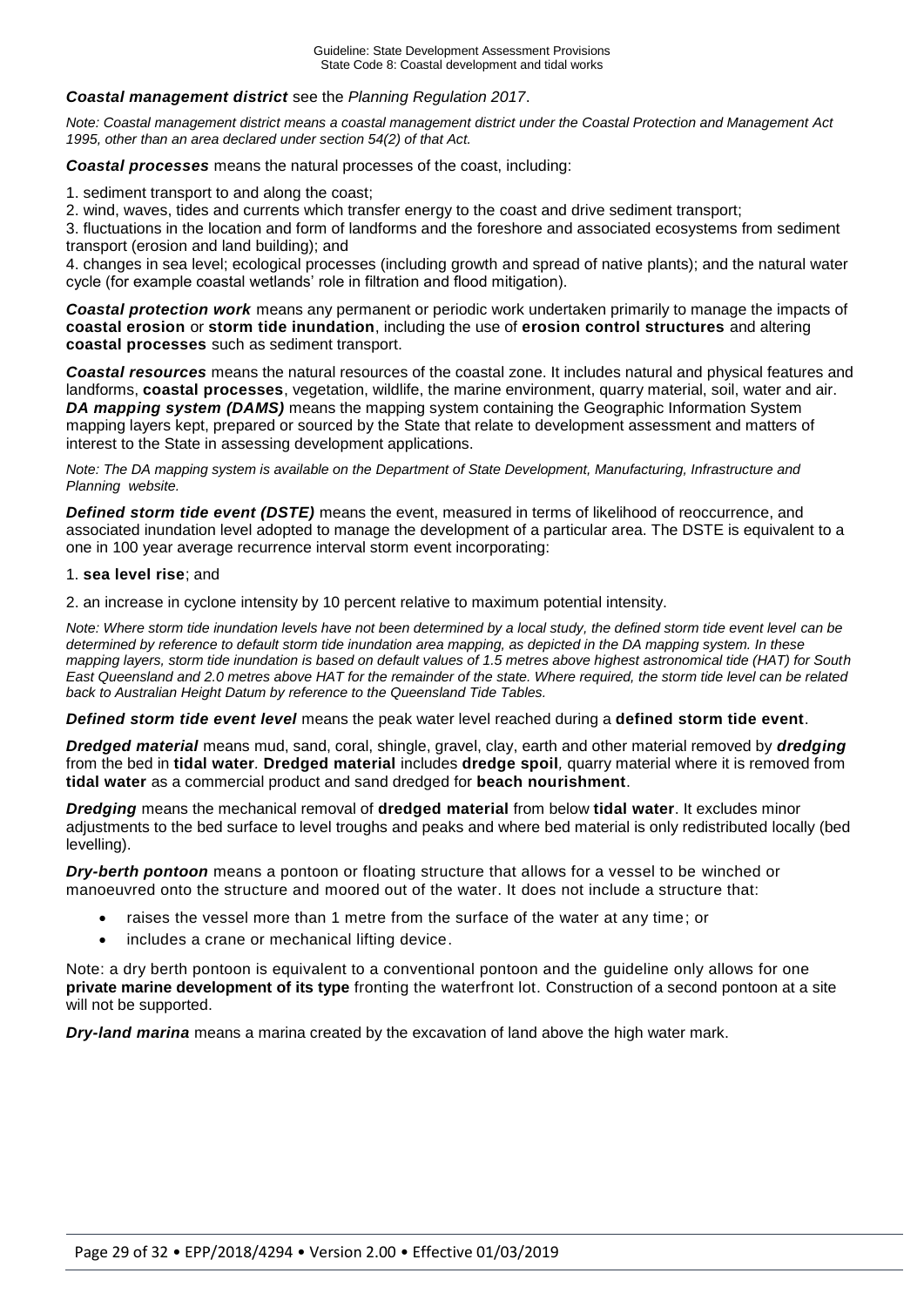#### *Environmental value* see the *Environmental Protection Act 1994*.

*Note: Environmental value means:* 

*1. a quality or physical characteristic of the environment that is conducive to ecological health or public amenity or safety; or 2. another quality of the environment identified and declared to be an environmental value under an environmental protection policy or regulation.* 

*The Environmental Protection (Water) Policy 2009 states the environmental values of waters.* 

*Erosion control structure* means a structure designed to protect land or to permanently alter sediment transport processes and includes a structure such as a seawall or revetment (rock walls), groyne, artificial reef, or breakwater.

*Erosion prone area* means an area declared to be an **erosion prone area** under section 70(1) of the *Coastal Protection and Management Act 1995*.

*Note: The erosion prone area is indicatively shown on the DA mapping system available on the Department of State Development, Manufacturing, Infrastructure and Planning website.* 

*Erosion prone areas* are identified in accordance with the methodology set out in the *Coastal Hazard Technical Guide*, Department of Environment and Heritage Protection, 2013 and use the following factors to account for the projected impacts of climate change by the year 2100:

1. **a sea level rise** factor of 0.8 metres;

2. an increase in the maximum cyclone intensity by 10 percent.

#### *Essential community infrastructure* includes:

- 1. emergency services infrastructure;
- 2. emergency shelters;
- 3. police facilities;
- 4. hospitals and associated facilities;
- 5. stores of valuable records or heritage items;
- 6. infrastructure forming part of the electricity transmission grid or supply network;
- 7. communications facilities;
- 8. sewerage treatment plants;
- 9. water treatment plants.

*Marine access purpose* means a structure in **tidal water** used to facilitate vessel access for people between land and a **navigable waterway**. This includes jetties, pontoons and boat ramps but excludes decks and boardwalks.

#### *Matters of state environmental significance* see schedule 2 of the *Environmental Offsets Regulation 2014*.

*Note: Matters of state environmental significance are prescribed environmental matters under the Environmental Offsets Regulation 2014 that require an offset when a prescribed activity will have a significant residual impact on the matter. A matter of state environmental significance is any of the following matters:* 

*1. regional ecosystems under the Vegetation Management Act 1999 that:*

- *a. are endangered regional ecosystems;*
- *b. are of concern regional ecosystems;*
- *c. intersect with a wetland shown on the vegetation management wetlands map;*

*d. contain areas of essential habitat shown on the essential habitat map for an animal that is endangered wildlife or vulnerable wildlife or a plant that is endangered wildlife or vulnerable wildlife;*

*e. are located within the defined distances stated in the Environmental Offsets Policy 2014 from the defining banks of a*  relevant watercourse or drainage feature as shown on the vegetation management watercourse and drainage feature *map;*

*f. contain remnant vegetation and are areas of land determined to be required for ecosystem functioning ('connectivity areas').*

*2. wetlands in a wetland protection area or wetlands of high ecological significance shown on the Map of referable wetlands under the Environmental Protection Regulation 2008.*

*3. wetlands and watercourses in high ecological value waters as defined in schedule 2 of the Environmental Protection (Water) Policy 2009.*

*4. designated precincts in strategic environmental areas under the Regional Planning Interests Regulation 2014.*

*5. threatened wildlife under the Nature Conservation Act 1992 and special least concern animals under the Nature Conservation (Wildlife) Regulation 2006.*

*6. protected areas under the Nature Conservation Act 1992 excluding coordinated conservation areas.*

*7. highly protected zones of state marine parks under the Marine Parks Act 2004. 8. declared fish habitat areas under the Fisheries Act 1994.*

*9. waterways that provide for fish passage under the Fisheries Act 1994 if the construction, installation or modification of waterway barrier works carried will limit the passage of fish along the waterway.*

*10. marine plants under the Fisheries Act 1994.*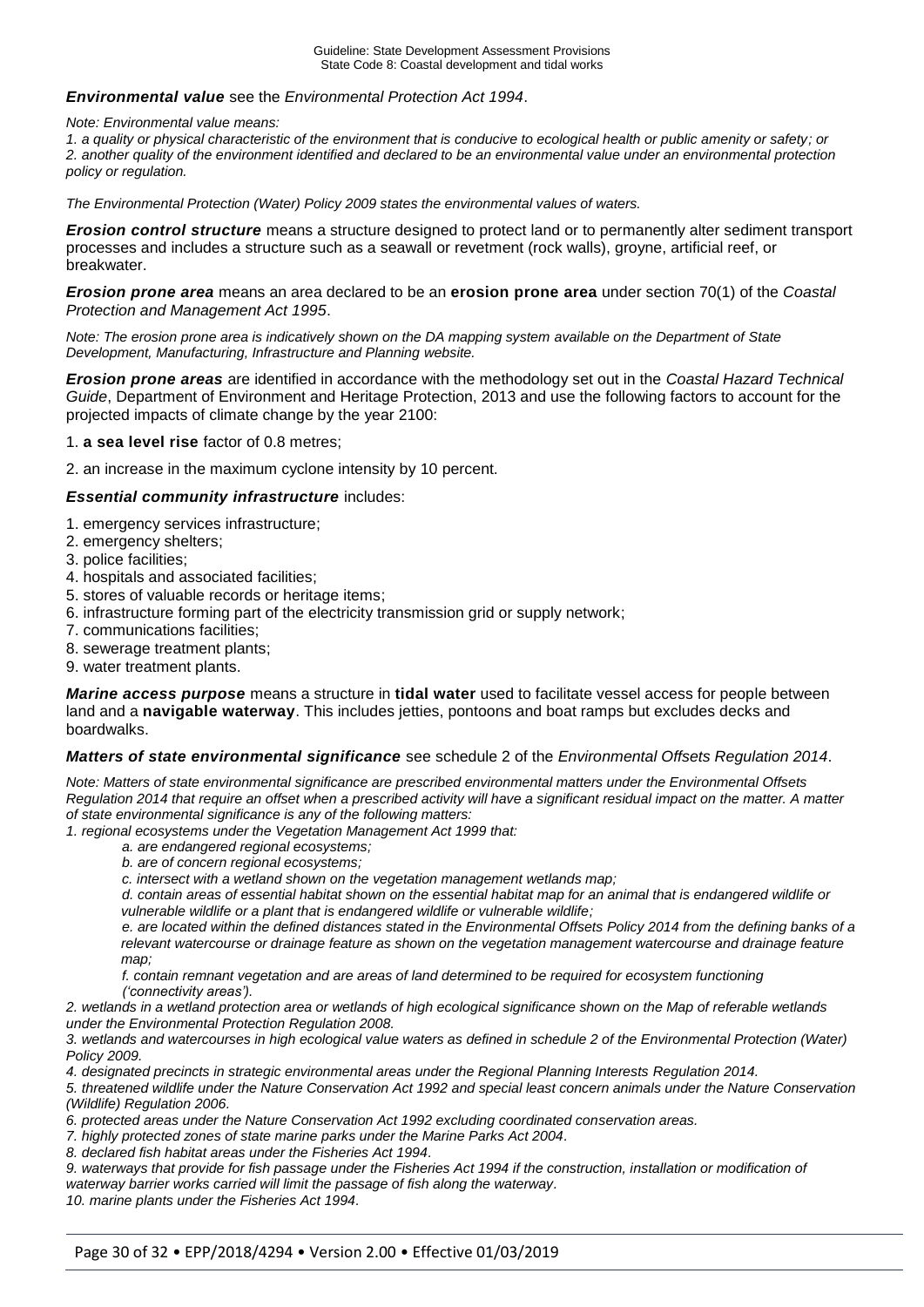#### *11. legally secured offset areas.*

*Navigable waterway* means waters with a sufficient depth and width to allow safe passage by all vessel sizes and types that frequently use the area. This includes areas seaward of a **quay line** or **navigation corridor**  determined by a managing authority.

#### *Offset* means environmental **offset** under the *Environmental Offsets Act 2014*.

*Note: Environmental offset means an activity undertaken to counterbalance a significant residual impact of a prescribed activity on a prescribed environmental matter, delivered in accordance with the Environmental offsets framework, Department of Environment and Heritage Protection, 2016. The prescribed environmental matters assessed under the SDAP are matters of state environmental significance.* 

#### *Pontoon* see the Coastal Protection and Management Regulation 2017

*Note: pontoon means a structure consisting of the following components—*

- *(a) a flotation unit;*
- *(b) an access walkway for the flotation unit;*

*(c) a system for mooring the flotation unit and access walkway, including, for example, by way of piles or anchored cables;*

*(d) an abutment for the access walkway.*

#### *Prescribed environmental matters* see the *Environmental Offsets Regulation 2014*.

*Note: A prescribed environmental matter is any species, ecosystem or other similar matter protected under Queensland legislation for which an environmental offset may be provided. A prescribed environmental matter may be a matter of national, state or local environmental significance, however, assessment criteria in the SDAP only relate to matters of state environmental significance. Each of the prescribed environmental matters are listed under the Environmental Offsets Regulation 2014.* 

*Prescribed water contaminants* see the Environmental Protection Act 1994.

*Note: See schedule 9 of the Environmental Protection Regulation 2008 for a list of prescribed water contaminants.* 

*Private marine development* means a work for a non-commercial purpose attached to private land and extending over abutting **tidal water**.

**Private marine development, type** means structures that have a similar function. There are two types—

- 1. for the launching or retrieving of a vessel on to land (e.g. boat ramp); or
- 2. for the berthing of a vessel to facilitate the loading and unloading of passengers and goods (e.g. a jetty, pontoon, wharf, mooring pile arrangement).

For example— a boat ramp and a pontoon are considered different types of private marine development as they serve a different function.

*Public marine development* means development for public use that requires location in or adjacent to **tidal water** to function.

#### *Reclamation* see the *Coastal Protection and Management Act 1995*.

*Note: Reclamation of land under tidal water means raising the land above the high water mark, whether gradually and imperceptibly or otherwise, by carrying out works, including dredging and the depositing of solid material.* 

*Redevelopment* means development that affects permanent built structures on an already developed site. **Redevelopment** includes the expansion of a building footprint or addition of a structure, reconstruction or remodelling an exterior, demolition and replacement of existing structures.

*Sea level rise* means an increase in sea level caused by global warming due to climate change. Sea level rise is projected to be 0.8 metres from the present day to 2100.

*Note: Sea level rise projections based on the best available science are prepared by the Intergovernmental Panel on Climate Change.* 

#### *Significant residual impact* see the *Environmental Offsets Act 2014*.

*Note: Significant residual impact is an impact, whether direct or indirect, of a prescribed activity on all or part of a prescribed environmental matter that:*

*1. remains, or will or is likely to remain, (whether temporarily or permanently) despite on-site mitigation measures for the prescribed activity;*

*2. is, or will or is likely to be, significant.* 

*Guidance for determining if a prescribed activity will have a significant residual impact on a matter of state environmental significance is provided in the Significant Residual Impact Guideline, Department State Development, Infrastructure and Planning, 2014.*